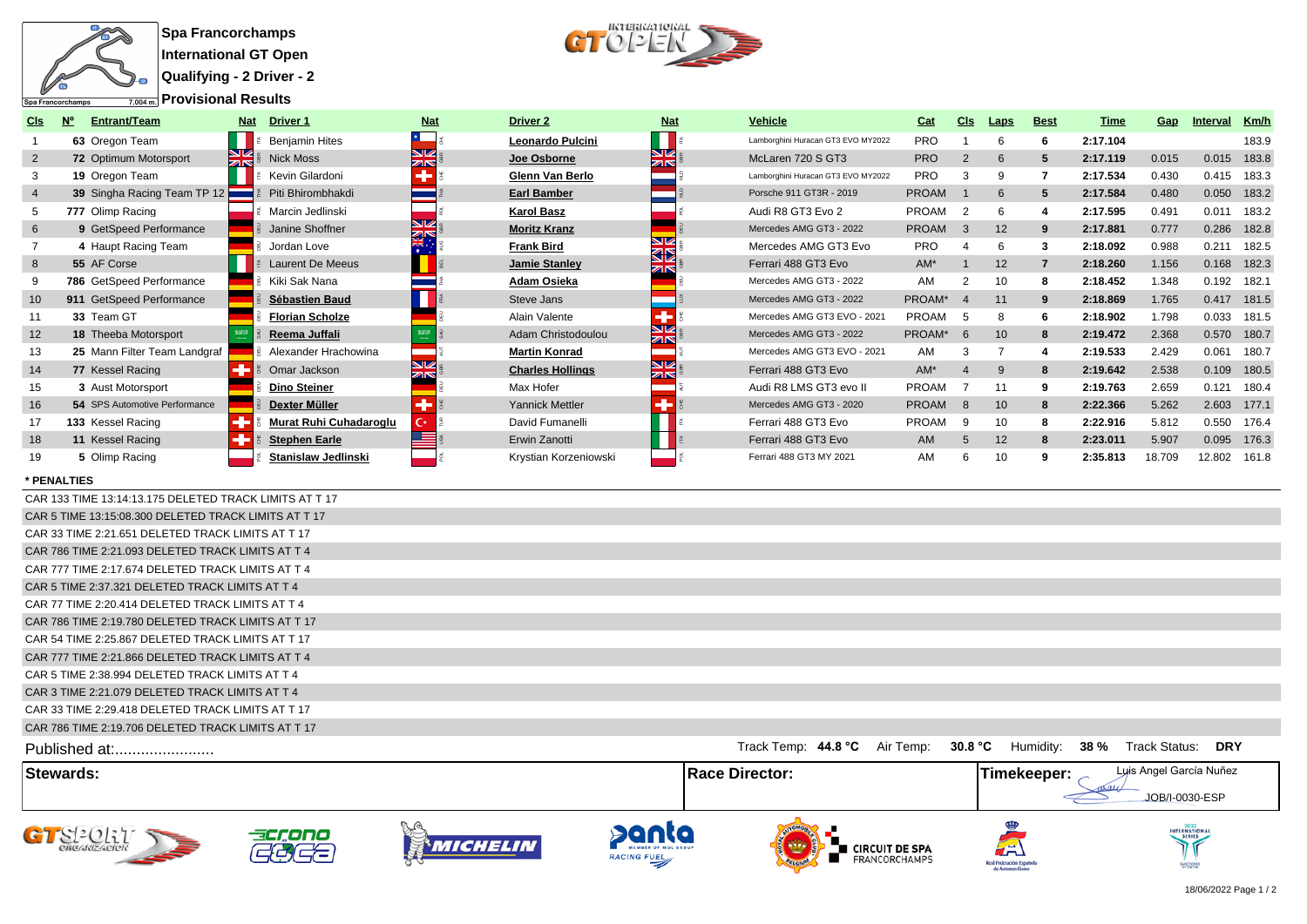



| CAR 133 TIME 2:28.273 DELETED TRACK LIMITS AT T 17 |
|----------------------------------------------------|
| CAR 55 TIME 2:28.798 DELETED TRACK LIMITS AT T 4   |
| CAR 9 TIME 2:26.281 DELETED TRACK LIMITS AT T 4    |
| CAR 786 TIME 2:30.710 DELETED TRACK LIMITS AT T 17 |
| CAR 5 TIME 2:36.858 DELETED TRACK LIMITS AT T 4    |
| CAR 77 TIME 2:19.292 DELETED TRACK LIMITS AT T 17  |
| CAR 19 TIME 6:52.859 DELETED TRACK LIMITS AT T 4   |
| CAR 5 TIME 3:01.202 DELETED TRACK LIMITS AT T 4    |
| CAR 18 TIME 2:19.725 DELETED TRACK LIMITS AT T 4   |
| CAR 55 TIME 2:21.402 DELETED TRACK LIMITS AT T 4   |
| CAR 54 TIME 2:22.242 DELETED TRACK LIMITS AT T 4   |
| CAR 786 TIME 2:24.249 DELETED TRACK LIMITS AT T 17 |
| CAR 133 TIME 2:22.867 DELETED TRACK LIMITS AT T 17 |
| CAR 25 TIME 2:27.922 DELETED TRACK LIMITS AT T 4   |
| CAR 5 TIME 4:57.542 DELETED TRACK LIMITS AT T 17   |
| CAR 55 TIME 2:29.673 DELETED TRACK LIMITS AT T 17  |
| CAR 133 TIME 2:22.497 DELETED TRACK LIMITS AT T 17 |
| CAR 19 TIME 2:28.496 DELETED TRACK LIMITS AT T 4   |
| CAR 55 TIME 2:19.063 DELETED TRACK LIMITS AT T 4   |
| CAR 5 TIME 2:33.957 DELETED TRACK LIMITS AT T 17   |
|                                                    |

| Published at:            |                                |                  |                                                    | Track Temp: 44.8 °C Air Temp: 30.8 °C    | Humidity: 38 %                                       | Track Status: DRY                         |
|--------------------------|--------------------------------|------------------|----------------------------------------------------|------------------------------------------|------------------------------------------------------|-------------------------------------------|
| Stewards:                |                                |                  |                                                    | <b>Race Director:</b>                    | Timekeeper:                                          | Luis Angel García Nuñez<br>JOB/I-0030-ESP |
| GT SPORT<br><b>SEPTE</b> | accono<br>$\frac{1}{\sqrt{2}}$ | VLA.<br>Michelin | panta<br>MEMBER OF MOL GROUP<br><b>RACING FUEL</b> | <b>E</b> CIRCUIT DE SPA<br>FRANCORCHAMPS | لكته<br>Real Federación Española<br>de Automovilismo | INTERNATIONAL<br>SANCRONED                |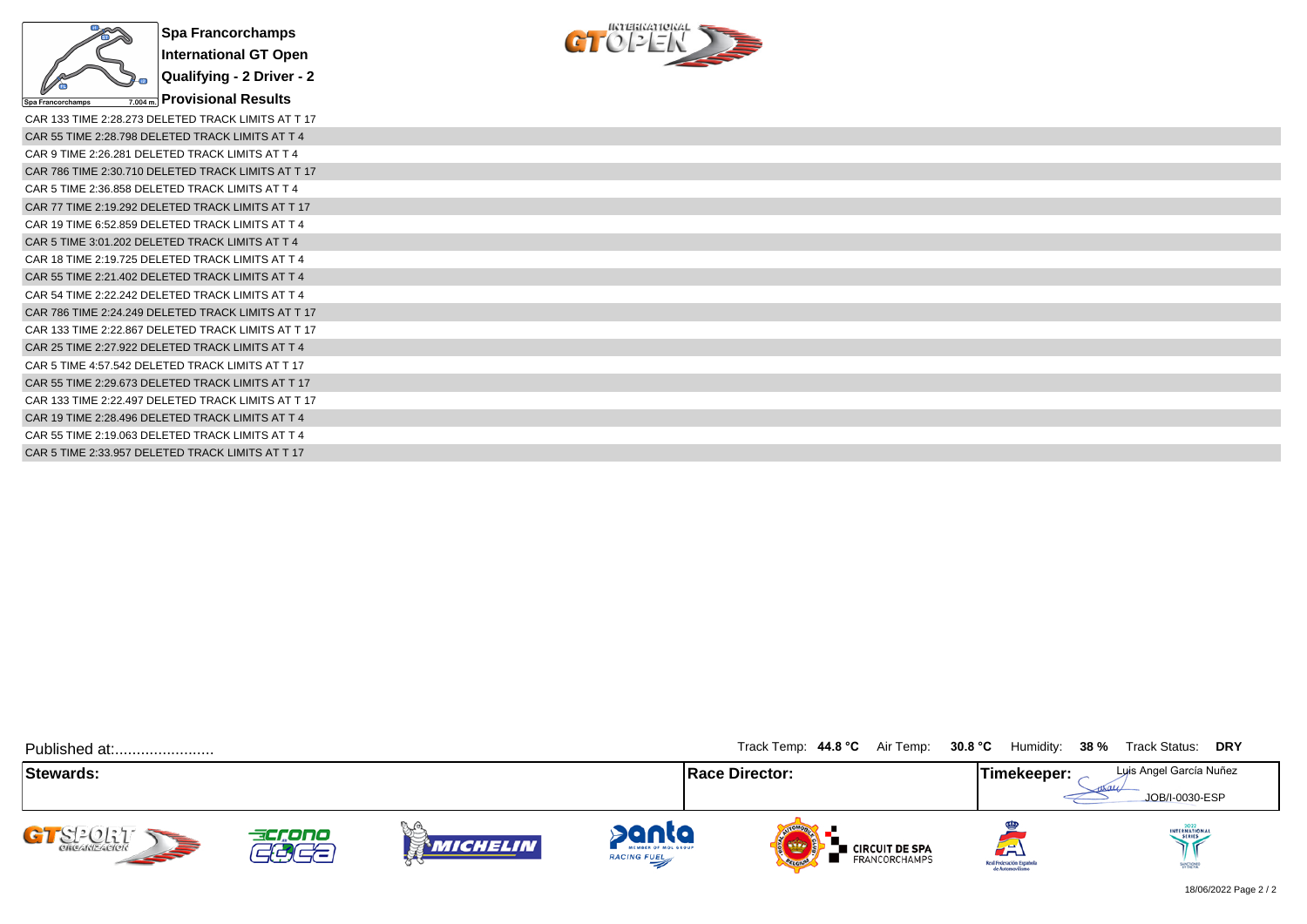

**Qualifying - 2 Driver - 2**

**Provisional Results by Category**



| CIs              | $N^{\circ}$ | <b>Entrant/Team</b>                                    |          | Nat Driver 1                  | <b>Nat</b>           | <b>Driver 2</b>         | <b>Nat</b>                    | <b>Vehicle</b>                     | Cat          | <b>CIs</b>     | Laps                 | <b>Best</b>             | <b>Time</b> | Gap                     | Interval   | Km/h        |
|------------------|-------------|--------------------------------------------------------|----------|-------------------------------|----------------------|-------------------------|-------------------------------|------------------------------------|--------------|----------------|----------------------|-------------------------|-------------|-------------------------|------------|-------------|
|                  |             | <b>PRO</b>                                             |          |                               |                      |                         |                               |                                    |              |                |                      |                         |             |                         |            |             |
| $\overline{1}$   |             | 63 Oregon Team                                         |          | <b>Benjamin Hites</b>         | 2 L.                 | Leonardo Pulcini        |                               | Lamborghini Huracan GT3 EVO MY2022 | <b>PRO</b>   | $\mathbf{1}$   | 6                    | 6                       | 2:17.104    |                         |            | 183.9       |
| 2                |             | 72 Optimum Motorsport                                  | NØ<br>ZN | <b>Nick Moss</b>              | NØ<br>ZIN            | Joe Osborne             | SK<br>ZK                      | McLaren 720 S GT3                  | <b>PRO</b>   | 2              | 6                    | 5                       | 2:17.119    | 0.015                   | 0.015      | 183.8       |
| 3                |             | 19 Oregon Team                                         |          | Kevin Gilardoni               | $\ddot{\phantom{1}}$ | Glenn Van Berlo         |                               | Lamborghini Huracan GT3 EVO MY2022 | <b>PRO</b>   | 3              | 9                    | $\overline{7}$          | 2:17.534    | 0.430                   | 0.415      | 183.3       |
| $\overline{4}$   |             | 4 Haupt Racing Team                                    |          | Jordan Love                   | 崇                    | <b>Frank Bird</b>       | NZ<br>zirs                    | Mercedes AMG GT3 Evo               | <b>PRO</b>   | $\overline{4}$ | 6                    | 3                       | 2:18.092    | 0.988                   | 0.558      | 182.5       |
|                  |             | <b>PROAM</b>                                           |          |                               |                      |                         |                               |                                    |              |                |                      |                         |             |                         |            |             |
| $\overline{1}$   |             | 39 Singha Racing Team TP 12                            |          | Piti Bhirombhakdi             |                      | <b>Earl Bamber</b>      |                               | Porsche 911 GT3R - 2019            | <b>PROAM</b> | $\overline{1}$ | 6                    | 5                       | 2:17.584    |                         |            | 183.2       |
| $\overline{2}$   |             | 777 Olimp Racing                                       |          | Marcin Jedlinski              |                      | <b>Karol Basz</b>       |                               | Audi R8 GT3 Evo 2                  | <b>PROAM</b> | $\overline{2}$ | 6                    | $\overline{4}$          | 2:17.595    | 0.011                   | 0.011      | 183.2       |
| 3                |             | 9 GetSpeed Performance                                 |          | Janine Shoffner               | NK<br>215            | <b>Moritz Kranz</b>     |                               | Mercedes AMG GT3 - 2022            | PROAM        | 3              | 12                   | 9                       | 2:17.881    | 0.297                   | 0.286      | 182.8       |
| $\overline{4}$   |             | 911 GetSpeed Performance                               |          | Sébastien Baud                |                      | Steve Jans              |                               | Mercedes AMG GT3 - 2022            | PROAM*       | $\overline{4}$ | 11                   | 9                       | 2:18.869    | 1.285                   | 0.988      | 181.5       |
| 5                |             | 33 Team GT                                             |          | <b>Florian Scholze</b>        |                      | Alain Valente           | ۰                             | Mercedes AMG GT3 EVO - 2021        | <b>PROAM</b> | -5             | 8                    | 6                       | 2:18.902    | 1.318                   | 0.033      | 181.5       |
| 6                |             | <b>18 Theeba Motorsport</b>                            |          | Reema Juffali                 | 5373                 | Adam Christodoulou      | $\overline{\mathbb{Z}}$<br>ZK | Mercedes AMG GT3 - 2022            | PROAM*       | 6              | 10                   | 8                       | 2:19.472    | 1.888                   | 0.570      | 180.7       |
| $\overline{7}$   |             | 3 Aust Motorsport                                      |          | <b>Dino Steiner</b>           |                      | Max Hofer               |                               | Audi R8 LMS GT3 evo II             | <b>PROAM</b> | 7              | 11                   | 9                       | 2:19.763    | 2.179                   | 0.291      | 180.4       |
| 8                |             | 54 SPS Automotive Performance                          |          | Dexter Müller                 |                      | <b>Yannick Mettler</b>  |                               | Mercedes AMG GT3 - 2020            | <b>PROAM</b> | 8              | 10                   | 8                       | 2:22.366    | 4.782                   | 2.603      | 177.1       |
| 9                |             | 133 Kessel Racing                                      |          | <b>Murat Ruhi Cuhadaroglu</b> | $\mathbf{C}^*$       | David Fumanelli         | н                             | Ferrari 488 GT3 Evo                | PROAM        | 9              | 10                   | 8                       | 2:22.916    | 5.332                   |            | 0.550 176.4 |
|                  |             | <b>AM</b>                                              |          |                               |                      |                         |                               |                                    |              |                |                      |                         |             |                         |            |             |
| $\overline{1}$   |             | 55 AF Corse                                            |          | <b>Laurent De Meeus</b>       |                      | <b>Jamie Stanley</b>    | שפ<br>ZK                      | Ferrari 488 GT3 Evo                | AM*          | $\mathbf{1}$   | 12                   | $\overline{7}$          | 2:18.260    |                         |            | 182.3       |
| $\overline{2}$   |             | 786 GetSpeed Performance                               |          | Kiki Sak Nana                 |                      | Adam Osieka             |                               | Mercedes AMG GT3 - 2022            | AM           | 2              | 10                   | 8                       | 2:18.452    | 0.192                   | 0.192      | 182.1       |
| 3                |             | 25 Mann Filter Team Landgraf                           |          | Alexander Hrachowina          |                      | <b>Martin Konrad</b>    |                               | Mercedes AMG GT3 EVO - 2021        | AM           | 3              | $\overline{7}$       | $\overline{\mathbf{A}}$ | 2:19.533    | 1.273                   | 1.081      | 180.7       |
| $\overline{4}$   |             | 77 Kessel Racing                                       |          | Omar Jackson                  | আ∠                   | <b>Charles Hollings</b> | <b>NZ</b><br><b>ZIN</b>       | Ferrari 488 GT3 Evo                | AM*          | $\overline{4}$ | 9                    | 8                       | 2:19.642    | 1.382                   | 0.109      | 180.5       |
| 5                |             | 11 Kessel Racing                                       | ۰        | <b>Stephen Earle</b>          | ≧                    | Erwin Zanotti           |                               | Ferrari 488 GT3 Evo                | AM           | 5              | 12                   | 8                       | 2:23.011    | 4.751                   | 3.369      | 176.3       |
| 6                |             | 5 Olimp Racing                                         |          | <b>Stanislaw Jedlinski</b>    |                      | Krystian Korzeniowski   |                               | Ferrari 488 GT3 MY 2021            | AM           | 6              | 10                   | 9                       | 2:35.813    | 17.553                  | 12.802     | 161.8       |
| * PENALTIES      |             |                                                        |          |                               |                      |                         |                               |                                    |              |                |                      |                         |             |                         |            |             |
|                  |             | CAR 133 TIME 13:14:13.175 DELETED TRACK LIMITS AT T 17 |          |                               |                      |                         |                               |                                    |              |                |                      |                         |             |                         |            |             |
|                  |             | CAR 5 TIME 13:15:08.300 DELETED TRACK LIMITS AT T 17   |          |                               |                      |                         |                               |                                    |              |                |                      |                         |             |                         |            |             |
|                  |             | CAR 33 TIME 2:21.651 DELETED TRACK LIMITS AT T 17      |          |                               |                      |                         |                               |                                    |              |                |                      |                         |             |                         |            |             |
|                  |             | CAR 786 TIME 2:21.093 DELETED TRACK LIMITS AT T 4      |          |                               |                      |                         |                               |                                    |              |                |                      |                         |             |                         |            |             |
|                  |             | CAR 777 TIME 2:17.674 DELETED TRACK LIMITS AT T 4      |          |                               |                      |                         |                               |                                    |              |                |                      |                         |             |                         |            |             |
|                  |             | CAR 5 TIME 2:37.321 DELETED TRACK LIMITS AT T 4        |          |                               |                      |                         |                               |                                    |              |                |                      |                         |             |                         |            |             |
|                  |             | CAR 77 TIME 2:20.414 DELETED TRACK LIMITS AT T 4       |          |                               |                      |                         |                               |                                    |              |                |                      |                         |             |                         |            |             |
|                  |             | CAR 786 TIME 2:19.780 DELETED TRACK LIMITS AT T 17     |          |                               |                      |                         |                               |                                    |              |                |                      |                         |             |                         |            |             |
|                  |             | CAR 54 TIME 2:25.867 DELETED TRACK LIMITS AT T 17      |          |                               |                      |                         |                               |                                    |              |                |                      |                         |             |                         |            |             |
|                  |             | Published at:                                          |          |                               |                      |                         |                               | Track Temp: 44.8 °C                | Air Temp:    | 30.8 °C        |                      | Humidity:               | 38 %        | <b>Track Status:</b>    | <b>DRY</b> |             |
| <b>Stewards:</b> |             |                                                        |          |                               |                      |                         |                               | <b>Race Director:</b>              |              |                |                      | Timekeeper:             |             | Luis Angel García Nuñez |            |             |
|                  |             |                                                        |          |                               |                      |                         |                               |                                    |              |                |                      |                         |             | JOB/I-0030-ESP          |            |             |
|                  |             |                                                        |          |                               |                      |                         |                               |                                    |              |                |                      |                         |             |                         |            |             |
|                  |             |                                                        |          |                               | MICHEL               |                         |                               | <b>CIRCUIT DE SPA</b>              |              |                |                      |                         |             |                         |            |             |
|                  |             |                                                        |          |                               |                      |                         |                               | FRANCORCHAMPS                      |              |                | Real Federación Esoa |                         |             |                         |            |             |

Real Federación Españo<br>de Automovilismo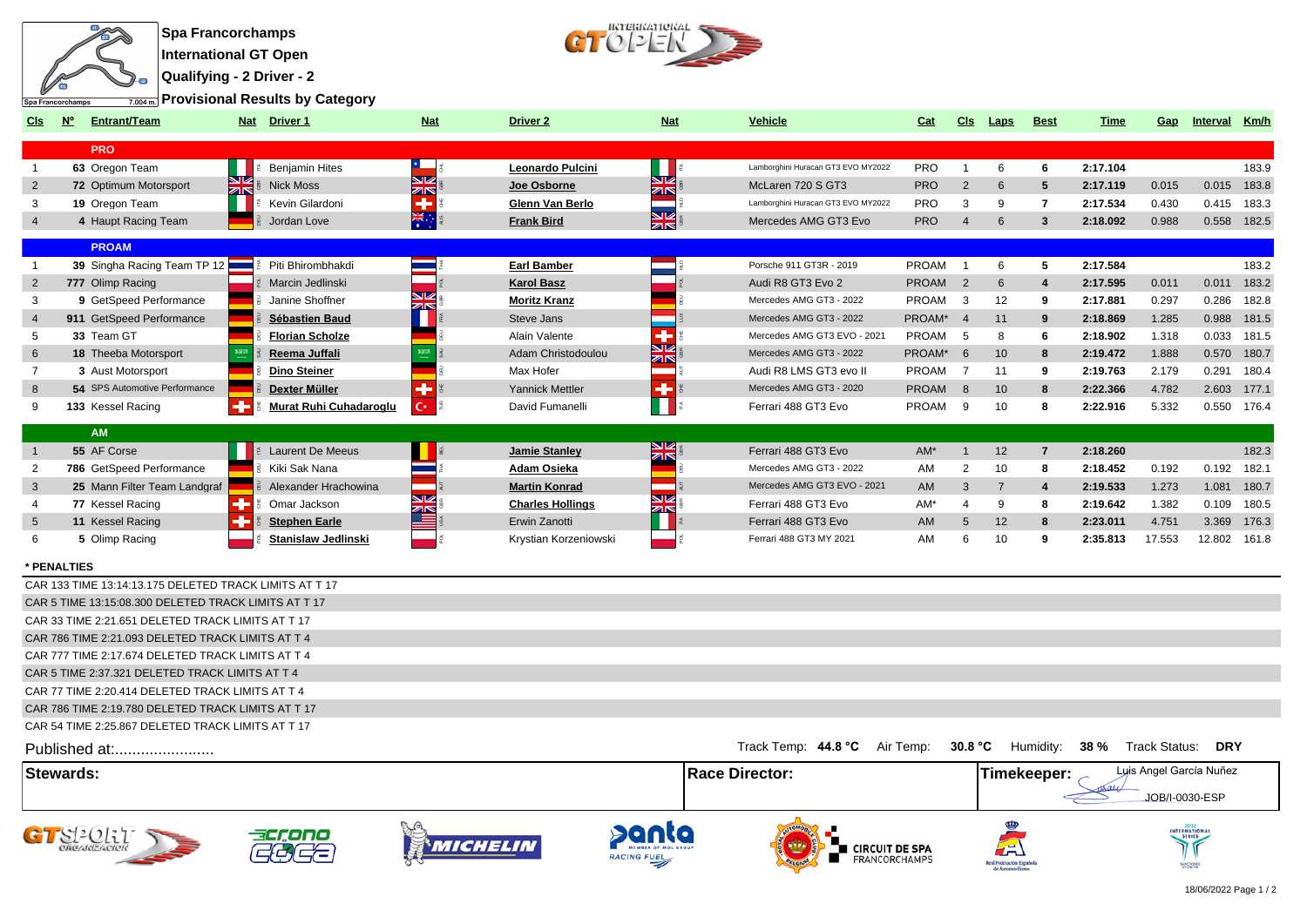



| CAR 777 TIME 2:21.866 DELETED TRACK LIMITS AT T 4  |
|----------------------------------------------------|
| CAR 5 TIME 2:38.994 DELETED TRACK LIMITS AT T 4    |
| CAR 3 TIME 2:21.079 DELETED TRACK LIMITS AT T 4    |
| CAR 33 TIME 2:29.418 DELETED TRACK LIMITS AT T 17  |
| CAR 786 TIME 2:19.706 DELETED TRACK LIMITS AT T 17 |
| CAR 133 TIME 2:28.273 DELETED TRACK LIMITS AT T 17 |
| CAR 55 TIME 2:28.798 DELETED TRACK LIMITS AT T 4   |
| CAR 9 TIME 2:26.281 DELETED TRACK LIMITS AT T 4    |
| CAR 786 TIME 2:30.710 DELETED TRACK LIMITS AT T 17 |
| CAR 5 TIME 2:36.858 DELETED TRACK LIMITS AT T 4    |
| CAR 77 TIME 2:19.292 DELETED TRACK LIMITS AT T 17  |
| CAR 19 TIME 6:52.859 DELETED TRACK LIMITS AT T 4   |
| CAR 5 TIME 3:01.202 DELETED TRACK LIMITS AT T 4    |
| CAR 18 TIME 2:19.725 DELETED TRACK LIMITS AT T 4   |
| CAR 55 TIME 2:21.402 DELETED TRACK LIMITS AT T 4   |
| CAR 54 TIME 2:22.242 DELETED TRACK LIMITS AT T 4   |
| CAR 786 TIME 2:24.249 DELETED TRACK LIMITS AT T 17 |
| CAR 133 TIME 2:22.867 DELETED TRACK LIMITS AT T 17 |
| CAR 25 TIME 2:27.922 DELETED TRACK LIMITS AT T 4   |
| CAR 5 TIME 4:57.542 DELETED TRACK LIMITS AT T 17   |
| CAR 55 TIME 2:29.673 DELETED TRACK LIMITS AT T 17  |
| CAR 133 TIME 2:22.497 DELETED TRACK LIMITS AT T 17 |
| CAR 19 TIME 2:28.496 DELETED TRACK LIMITS AT T 4   |
| CAR 55 TIME 2:19.063 DELETED TRACK LIMITS AT T 4   |
| CAR 5 TIME 2:33.957 DELETED TRACK LIMITS AT T 17   |

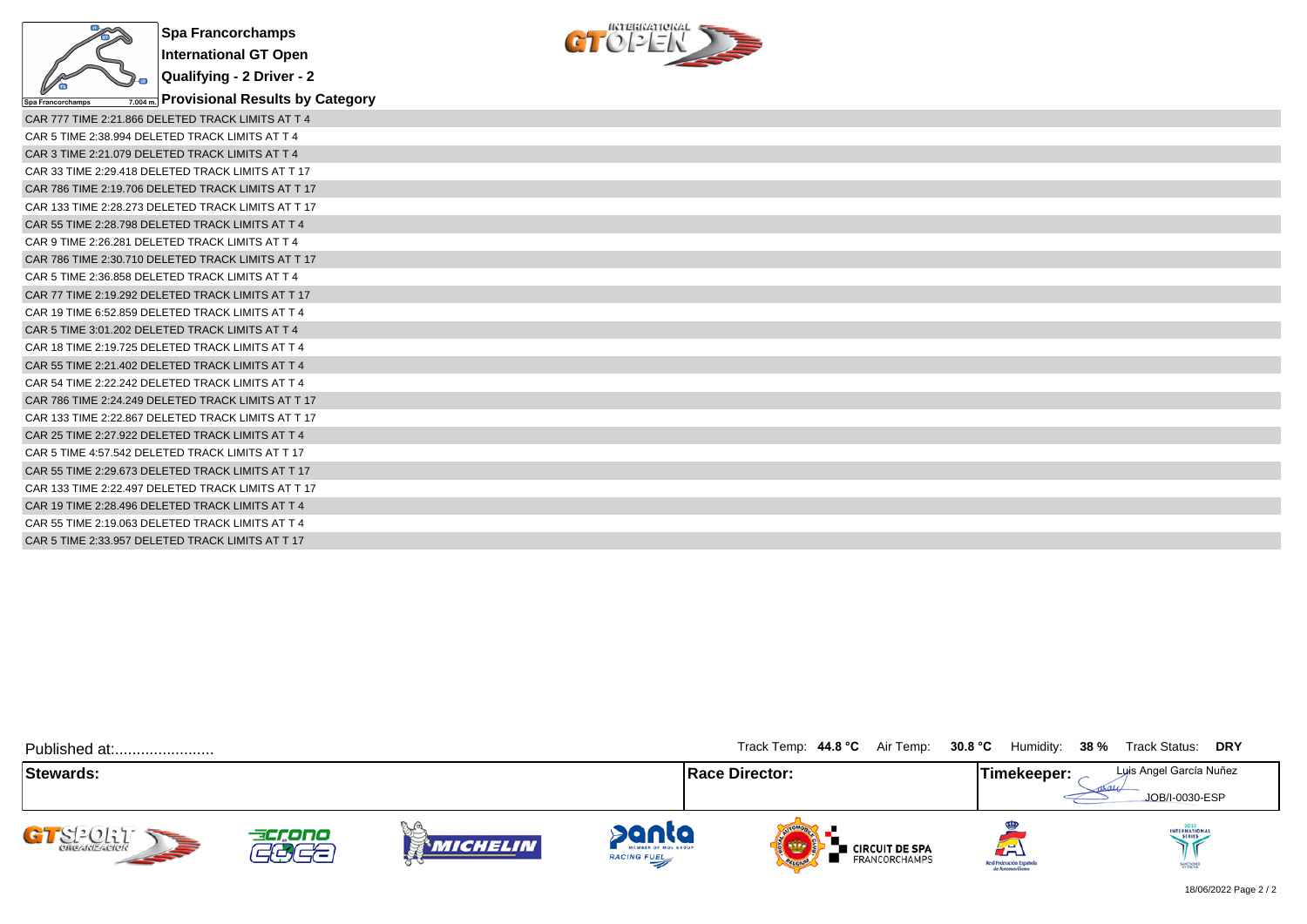

**Qualifying - 2 Driver - 2**

**Provisional Results by Class**



| <b>CIS</b>     | <b>Entrant/Team</b>           | <b>Nat</b>    | Driver 1                      | <b>Nat</b>                    | <b>Driver 2</b>         | <b>Nat</b>                     | <b>Vehicle</b>                     | Cat          | <b>CIS</b>    | Laps | <b>Best</b>    | Time     | Gap    | Interval     | Km/h        |
|----------------|-------------------------------|---------------|-------------------------------|-------------------------------|-------------------------|--------------------------------|------------------------------------|--------------|---------------|------|----------------|----------|--------|--------------|-------------|
|                | <b>International GT Open</b>  |               |                               |                               |                         |                                |                                    |              |               |      |                |          |        |              |             |
|                | 63 Oregon Team                |               | <b>Benjamin Hites</b>         |                               | Leonardo Pulcini        |                                | Lamborghini Huracan GT3 EVO MY2022 | <b>PRO</b>   |               | 6    | 6              | 2:17.104 |        |              | 183.9       |
| $\overline{2}$ | 72 Optimum Motorsport         | $\frac{N}{2}$ | <b>Nick Moss</b>              | NZ<br>$\overline{\mathbb{Z}}$ | Joe Osborne             | NZ.<br>$\overline{\mathbb{Z}}$ | McLaren 720 S GT3                  | <b>PRO</b>   | 2             | 6    | 5              | 2:17.119 | 0.015  | 0.015        | 183.8       |
| 3              | 19 Oregon Team                |               | Kevin Gilardoni               |                               | Glenn Van Berlo         |                                | Lamborghini Huracan GT3 EVO MY2022 | <b>PRO</b>   |               | 9    |                | 2:17.534 | 0.430  | 0.415        | 183.3       |
| $\overline{4}$ | 39 Singha Racing Team TP 12   |               | Piti Bhirombhakdi             |                               | <b>Earl Bamber</b>      |                                | Porsche 911 GT3R - 2019            | <b>PROAM</b> |               | 6    | 5              | 2:17.584 | 0.480  | 0.050        | 183.2       |
| 5              | 777 Olimp Racing              |               | Marcin Jedlinski              |                               | <b>Karol Basz</b>       |                                | Audi R8 GT3 Evo 2                  | PROAM        | 2             | 6    | 4              | 2:17.595 | 0.491  | 0.011        | 183.2       |
| 6              | 9 GetSpeed Performance        |               | Janine Shoffner               | NZ<br>ZK                      | <b>Moritz Kranz</b>     |                                | Mercedes AMG GT3 - 2022            | <b>PROAM</b> | $\mathcal{B}$ | 12   |                | 2:17.881 | 0.777  | 0.286        | 182.8       |
|                | 4 Haupt Racing Team           |               | Jordan Love                   |                               | <b>Frank Bird</b>       | NØ<br><b>KID</b>               | Mercedes AMG GT3 Evo               | <b>PRO</b>   |               | 6    | з              | 2:18.092 | 0.988  | 0.211        | 182.5       |
| 8              | 55 AF Corse                   |               | <b>Laurent De Meeus</b>       |                               | Jamie Stanley           |                                | Ferrari 488 GT3 Evo                | AM*          |               | 12   | $\overline{7}$ | 2:18.260 | 1.156  | 0.168        | 182.3       |
| 9              | 786 GetSpeed Performance      |               | Kiki Sak Nana                 |                               | Adam Osieka             |                                | Mercedes AMG GT3 - 2022            | AM           |               | 10   | 8              | 2:18.452 | 1.348  | 0.192 182.1  |             |
| 10             | 911 GetSpeed Performance      |               | Sébastien Baud                |                               | Steve Jans              |                                | Mercedes AMG GT3 - 2022            | PROAM*       |               | 11   |                | 2:18.869 | 1.765  | 0.417        | 181.5       |
| 11             | 33 Team GT                    |               | <b>Florian Scholze</b>        |                               | Alain Valente           | ٠                              | Mercedes AMG GT3 EVO - 2021        | PROAM        |               | 8    |                | 2:18.902 | 1.798  |              | 0.033 181.5 |
| 12             | 18 Theeba Motorsport          |               | Reema Juffali                 |                               | Adam Christodoulou      | <b>SIZ</b><br>ZK               | Mercedes AMG GT3 - 2022            | PROAM*       | 6             | 10   | 8              | 2:19.472 | 2.368  | 0.570 180.7  |             |
| 13             | 25 Mann Filter Team Landgraf  |               | Alexander Hrachowina          |                               | <b>Martin Konrad</b>    |                                | Mercedes AMG GT3 EVO - 2021        | AM           |               |      |                | 2:19.533 | 2.429  | 0.061        | 180.7       |
| 14             | 77 Kessel Racing              |               | Omar Jackson                  | NZ<br><b>ZIN</b>              | <b>Charles Hollings</b> | NZ<br><b>ZIN</b>               | Ferrari 488 GT3 Evo                | $AM*$        |               | 9    | 8              | 2:19.642 | 2.538  | 0.109        | 180.5       |
| 15             | 3 Aust Motorsport             |               | <b>Dino Steiner</b>           |                               | Max Hofer               |                                | Audi R8 LMS GT3 evo II             | PROAM        |               | 11   |                | 2:19.763 | 2.659  | 0.121        | 180.4       |
| 16             | 54 SPS Automotive Performance |               | Dexter Müller                 | ٠                             | Yannick Mettler         |                                | Mercedes AMG GT3 - 2020            | <b>PROAM</b> | 8             | 10   | 8              | 2:22.366 | 5.262  | 2.603 177.1  |             |
| 17             | 133 Kessel Racing             |               | <b>Murat Ruhi Cuhadaroglu</b> | С×                            | David Fumanelli         |                                | Ferrari 488 GT3 Evo                | PROAM        | q             | 10   | я              | 2:22.916 | 5.812  | 0.550        | 176.4       |
| 18             | 11 Kessel Racing              |               | <b>Stephen Earle</b>          |                               | Erwin Zanotti           |                                | Ferrari 488 GT3 Evo                | <b>AM</b>    | 5             | 12   | 8              | 2:23.011 | 5.907  | 0.095        | 176.3       |
| 19             | 5 Olimp Racing                |               | <b>Stanislaw Jedlinski</b>    |                               | Krystian Korzeniowski   |                                | Ferrari 488 GT3 MY 2021            | AM           |               | 10   | 9              | 2:35.813 | 18.709 | 12.802 161.8 |             |

## **\* PENALTIES**

| Stowarde -                                             | IRace Director: I             | Luis Angel García Nuñez<br>Timokoonor:            |
|--------------------------------------------------------|-------------------------------|---------------------------------------------------|
| Published at:                                          | Track Temp: 44.8 °C Air Temp: | 30.8 °C<br>Humidity: 38 %<br>Track Status:<br>DRY |
| CAR 3 TIME 2:21.079 DELETED TRACK LIMITS AT T 4        |                               |                                                   |
| CAR 5 TIME 2:38.994 DELETED TRACK LIMITS AT T 4        |                               |                                                   |
| CAR 777 TIME 2:21.866 DELETED TRACK LIMITS AT T 4      |                               |                                                   |
| CAR 54 TIME 2:25.867 DELETED TRACK LIMITS AT T 17      |                               |                                                   |
| CAR 786 TIME 2:19.780 DELETED TRACK LIMITS AT T 17     |                               |                                                   |
| CAR 77 TIME 2:20.414 DELETED TRACK LIMITS AT T 4       |                               |                                                   |
| CAR 5 TIME 2:37.321 DELETED TRACK LIMITS AT T 4        |                               |                                                   |
| CAR 777 TIME 2:17.674 DELETED TRACK LIMITS AT T 4      |                               |                                                   |
| CAR 786 TIME 2:21.093 DELETED TRACK LIMITS AT T 4      |                               |                                                   |
| CAR 33 TIME 2:21.651 DELETED TRACK LIMITS AT T 17      |                               |                                                   |
| CAR 5 TIME 13:15:08.300 DELETED TRACK LIMITS AT T 17   |                               |                                                   |
| CAR 133 TIME 13:14:13.175 DELETED TRACK LIMITS AT T 17 |                               |                                                   |



MOTONED

Real Federación Espa<br>de Automovilism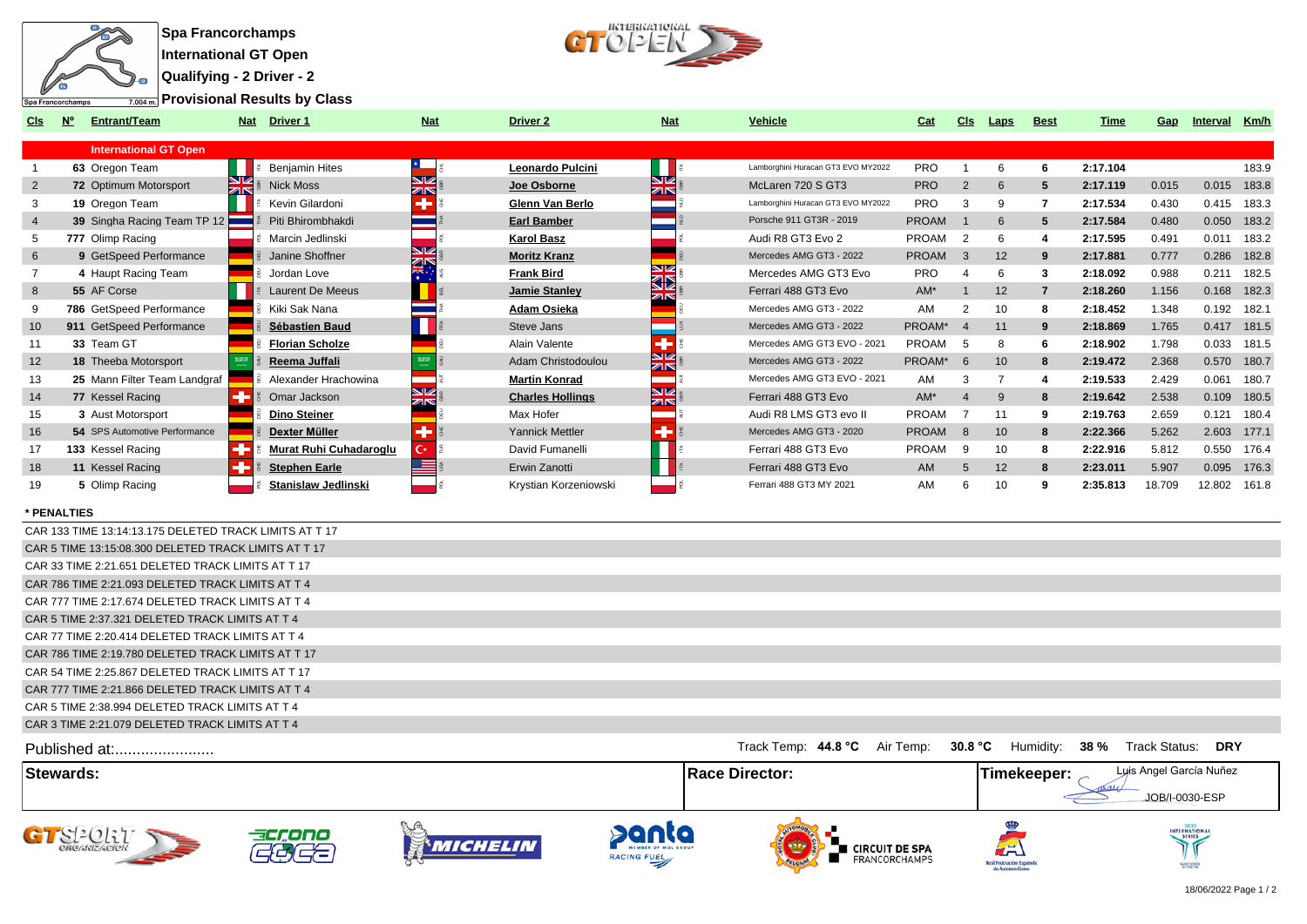

**Provisional Results by Class**

 $C1^{\text{interference}}$ 

| CAR 33 TIME 2:29.418 DELETED TRACK LIMITS AT T 17  |
|----------------------------------------------------|
| CAR 786 TIME 2:19.706 DELETED TRACK LIMITS AT T 17 |
| CAR 133 TIME 2:28.273 DELETED TRACK LIMITS AT T 17 |
| CAR 55 TIME 2:28.798 DELETED TRACK LIMITS AT T 4   |
| CAR 9 TIME 2:26.281 DELETED TRACK LIMITS AT T 4    |
| CAR 786 TIME 2:30.710 DELETED TRACK LIMITS AT T 17 |
| CAR 5 TIME 2:36.858 DELETED TRACK LIMITS AT T 4    |
| CAR 77 TIME 2:19.292 DELETED TRACK LIMITS AT T 17  |
| CAR 19 TIME 6:52.859 DELETED TRACK LIMITS AT T 4   |
| CAR 5 TIME 3:01.202 DELETED TRACK LIMITS AT T 4    |
| CAR 18 TIME 2:19.725 DELETED TRACK LIMITS AT T 4   |
| CAR 55 TIME 2:21.402 DELETED TRACK LIMITS AT T 4   |
| CAR 54 TIME 2:22.242 DELETED TRACK LIMITS AT T 4   |
| CAR 786 TIME 2:24.249 DELETED TRACK LIMITS AT T 17 |
| CAR 133 TIME 2:22.867 DELETED TRACK LIMITS AT T 17 |
| CAR 25 TIME 2:27.922 DELETED TRACK LIMITS AT T 4   |
| CAR 5 TIME 4:57.542 DELETED TRACK LIMITS AT T 17   |
| CAR 55 TIME 2:29.673 DELETED TRACK LIMITS AT T 17  |
| CAR 133 TIME 2:22.497 DELETED TRACK LIMITS AT T 17 |
| CAR 19 TIME 2:28.496 DELETED TRACK LIMITS AT T 4   |
| CAR 55 TIME 2:19.063 DELETED TRACK LIMITS AT T 4   |
| CAR 5 TIME 2:33.957 DELETED TRACK LIMITS AT T 17   |

| Published at:              |                                    |                        |                                             | Track Temp: 44.8 °C Air Temp: 30.8 °C |                                                  | Humidity: 38 %                                      | Track Status: DRY                         |
|----------------------------|------------------------------------|------------------------|---------------------------------------------|---------------------------------------|--------------------------------------------------|-----------------------------------------------------|-------------------------------------------|
| <b>Stewards:</b>           |                                    |                        |                                             | <b>Race Director:</b>                 |                                                  | Timekeeper:                                         | Luis Angel García Nuñez<br>JOB/I-0030-ESP |
| GT SPORT<br><b>SEPTENT</b> | accono<br>$\overline{\phantom{a}}$ | y o<br><b>MICHELIN</b> | panta<br>MEMBER OF MOL GROUP<br>RACING FUEL | OFLORID                               | <b>Exercuit DE SPA</b><br><b>I</b> FRANCORCHAMPS | لظم<br>Real Federación Española<br>de Automovilismo | INTERNATIONAL<br>SANCTIONED               |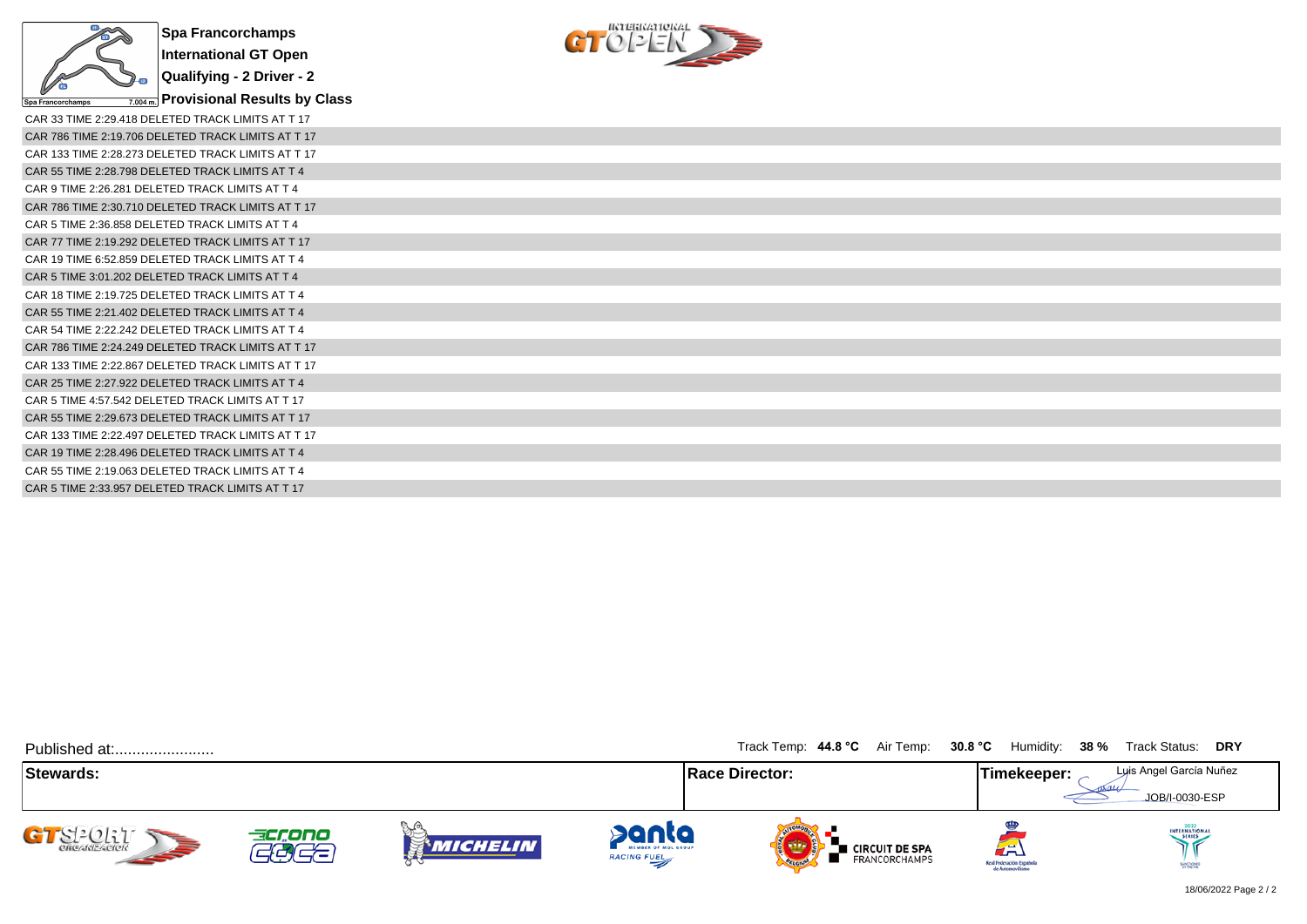

**Spa Francorchamps International GT Open Qualifying - 2 Driver - 2 Lap Analysis**



| 3               |                                 | Dino Steiner           |                      |          |        | Audi R8 LMS GT3 evo II 11                       |                 |                  | Stephen Earle        |          |                 |        | Ferrari 488 GT3 Evo         |
|-----------------|---------------------------------|------------------------|----------------------|----------|--------|-------------------------------------------------|-----------------|------------------|----------------------|----------|-----------------|--------|-----------------------------|
|                 | <b>PROAM</b>                    | Max Hofer              |                      |          |        | Aust Motorsport                                 |                 | AM               | Erwin Zanotti        |          |                 |        | <b>Kessel Racing</b>        |
| $Lap$ $D$       | <b>Time</b>                     | Sector 1               | Sector 2             | Sector 3 | T. Spd | <b>Elapsed</b>                                  | $Lap$ $D$       | <b>Time</b>      | Sector 1             | Sector 2 | Sector 3        | T. Spd | <b>Elapsed</b>              |
|                 | 1 1 13:16:50.034                | 13:15:00.548           | 1:10.107             | 39.379   |        | 246.0 13:16:50.034                              |                 | 1 1 13:13:31.770 | 13:11:40.644         | 1:11.843 | 39.283          |        | 192.1 13:13:31.770          |
| 2 <sub>1</sub>  | 2:22.547                        | 40.750                 | 1:04.945             |          |        | 36.852 254.7 13:19:12.581                       | 2 <sub>1</sub>  | 2:25.194         | 40.906               | 1:06.979 | 37.309          |        | 256.5 13:15:56.964          |
| 3 <sub>1</sub>  | 2:21.079                        | 40.281                 | 1:04.369             | 36.429   |        | 256.5 13:21:33.660                              | 3 <sub>1</sub>  | 2:24.721         | 40.794               | 1:06.778 | 37.149          |        | 255.9 13:18:21.685          |
| 4 1             | 2:23.133                        | 39.975                 | 1:04.726             | 38.432   |        | 258.9 13:23:56.793                              | 4 1             | 2:24.775         | 41.034               | 1:06.581 | 37.160          |        | 255.3 13:20:46.460          |
| 5 1             | 2:21.728                        | 40.183                 | 1:04.984             | 36.561   |        | 258.9 13:26:18.521                              | 5 1             | 2:33.609 P       | 41.048               | 1:06.683 | 45.878          |        | 256.5 13:23:20.069          |
| 6 1             | 2:30.453 P                      | 40.452                 | 1:05.124             | 44.877   |        | 254.7 13:28:48.974                              | 6 1             | 3:41.992         | 1:57.075             | 1:06.183 | 38.734          |        | 252.3 13:27:02.061          |
| 7 <sub>1</sub>  | 3:56.875                        | 2:09.205               | 1:07.312             | 40.358   |        | 250.5 13:32:45.849                              | 7 <sub>1</sub>  | 2:23.155         | 40.316               | 1:05.974 | 36.865          |        | 256.5 13:29:25.216          |
| 8 1             | 2:20.511                        | 40.094                 | 1:04.268             | 36.149   |        | 257.1 13:35:06.360                              | 8 1             | 2:23.011         | 40.510               | 1:05.643 | 36.858          |        | 256.5 13:31:48.227          |
| 9 1             | 2:19.763                        | 39.522                 | 1:03.781             | 36.460   |        | 261.5 13:37:26.123                              | 9 1             | 2:23.155         | 40.607               | 1:05.722 | 36.826          |        | 255.3 13:34:11.382          |
| 10 <sub>1</sub> | 2:19.924                        | 39.655                 | 1:04.036             | 36.233   |        | 258.9 13:39:46.047                              | 10 <sub>1</sub> | 2:23.231         | 40.544               | 1:05.841 | 36.846          |        | 256.5 13:36:34.613          |
| 11 1            | 2:20.278                        | 39.897                 | 1:04.220             | 36.161   |        | 256.5 13:42:06.325                              | 11 1            | 2:31.738         | 43.384               | 1:09.677 | 38.677          |        | 232.2 13:39:06.351          |
| 4               |                                 | Jordan Love            |                      |          |        | Mercedes AMG GT3 Evo                            | 12 <sub>1</sub> | 2:23.915         | 40.552               | 1:06.159 | 37.204          |        | 255.9 13:41:30.266          |
|                 | <b>PRO</b>                      | <b>Frank Bird</b>      |                      |          |        | Haupt Racing Team                               | 18              |                  | Reema Juffali        |          |                 |        | Mercedes AMG GT3 - 2022     |
| $Lap$ $D$       | <b>Time</b>                     | Sector 1               | Sector 2             | Sector 3 | T. Spd | <b>Elapsed</b>                                  |                 | PROAM*           | Adam Christodoulou   |          |                 |        | Theeba Motorsport           |
|                 | 1 2 13:14:01.456 P 13:12:11.075 |                        | 1:06.867             | 43.514   |        | 235.8 13:14:01.456 Lap D                        |                 | <b>Time</b>      | Sector 1             | Sector 2 | Sector 3        | T. Spd | <b>Elapsed</b>              |
| 2 <sub>2</sub>  | 4:46.036                        | 2:56.526               | 1:10.436             | 39.074   |        | 211.7 13:18:47.492                              |                 | 1 1 13:12:57.024 | 13:11:16.033         | 1:04.376 | 36.615          |        | 248.8 13:12:57.024          |
| 3 <sub>2</sub>  | 2:18.092                        | 39.629                 | 1:02.776             | 35.687   |        | 255.9 13:21:05.584                              | 2 <sub>1</sub>  | 2:21.914         | 40.138               | 1:04.783 | 36.993          |        | 255.9 13:15:18.938          |
| 4 2             | 2:21.455                        | 39.647                 | 1:03.382             | 38.426   |        | 256.5 13:23:27.039                              | 3 <sub>1</sub>  | 2:22.741         | 39.902               | 1:05.144 | 37.695          |        | 255.9 13:17:41.679          |
| 5 2             | 2:18.750                        | 39.628                 | 1:03.358             | 35.764   |        | 255.3 13:25:45.789                              | 4 1             | 2:20.876         | 40.171               | 1:04.101 | 36.604          |        | 255.3 13:20:02.555          |
| 6 2             | 2:27.450 P                      | 39.661                 | 1:03.388             | 44.401   |        | 255.9 13:28:13.239                              | 5 1             | 2:27.410 P       | 39.845               | 1:04.377 | 43.188          |        | 255.9 13:22:29.965          |
|                 |                                 |                        |                      |          |        |                                                 | 6 1             | 7:19.574         | 5:18.633             | 1:08.484 | 52.457          |        | 250.0 13:29:49.539          |
| 5               |                                 | Stanislaw Jedlinski    |                      |          |        | Ferrari 488 GT3 MY 2021                         | 7 <sub>1</sub>  | 2:19.725         | 39.706               | 1:03.868 | 36.151          |        | 255.3 13:32:09.264          |
|                 | AM                              | Krystian Korzeniowski  |                      |          |        | Olimp Racing                                    | 8 1             | 2:19.472         | 39.565               | 1:03.503 | 36.404          |        | 257.1 13:34:28.736          |
|                 |                                 |                        |                      |          |        |                                                 |                 |                  |                      |          |                 |        |                             |
| $Lap$ D         | <u>Time</u>                     | Sector 1               | Sector 2             | Sector 3 | T. Spd | <b>Elapsed</b>                                  | 9 1             | 2:30.667         | 39.672               | 1:04.261 | 46.734          |        | 258.9 13:36:59.403          |
|                 | 1 1 1 3:15:08.300               | 13:13:16.440           | 1:11.762             | 40.098   |        | 246.5 13:15:08.300                              | 10 <sub>1</sub> | 2:36.439 P       | 39.705               | 1:03.936 | 52.798          |        | 256.5 13:39:35.842          |
| 2 <sub>1</sub>  | 2:37.321                        | 42.883                 | 1:12.465             | 41.973   |        | 250.0 13:17:45.621                              |                 |                  |                      |          |                 |        | Lamborghini Huracan GT3 EVO |
| 3 <sub>1</sub>  | 2:38.994                        | 44.099                 | 1:12.910             | 41.985   |        | 244.8 13:20:24.615                              | 19              |                  | Kevin Gilardoni      |          |                 |        | MY2022                      |
| 4 1             | 2:40.772                        | 43.785                 | 1:14.107             | 42.880   |        | 247.1 13:23:05.387                              |                 | <b>PRO</b>       | Glenn Van Berlo      |          |                 |        | Oregon Team                 |
| 5 1             | 2:37.768                        | 43.257                 | 1:13.136             | 41.375   |        | 250.5 13:25:43.155 Lap D                        |                 | <b>Time</b>      | Sector 1             | Sector 2 | <u>Sector 3</u> | T. Spd | <b>Elapsed</b>              |
| 6 1             | 2:36.858                        | 44.474                 | 1:12.543             | 39.841   |        | 243.7 13:28:20.013                              |                 | 1 2 13:14:51.062 | 13:13:03.793         | 1:09.393 | 37.876          |        | 180.6 13:14:51.062          |
| 7 <sub>1</sub>  | 3:01.202 P                      | 43.812                 | 1:17.865             | 59.525   |        | 245.4 13:31:21.215                              | 2 <sub>2</sub>  | 2:18.490         | 39.823               | 1:02.808 | 35.859          |        | 255.9 13:17:09.552          |
| 8 1             | 4:57.542                        | 3:03.540               | 1:13.671             | 40.331   |        | 246.5 13:36:18.757                              | 3 <sub>2</sub>  | 2:18.113         | 39.733               | 1:02.764 | 35.616          |        | 257.1 13:19:27.665          |
| 9 1             | 2:35.813                        | 43.494                 | 1:12.472             | 39.847   |        | 247.7 13:38:54.570                              | 4 2             | 2:21.223         | 39.466               | 1:03.387 | 38.370          |        | 259.6 13:21:48.888          |
| 10 <sub>1</sub> | 2:33.957                        | 42.522                 | 1:11.901             |          |        | 39.534 248.8 13:41:28.527                       | 5 2             | 2:25.372 P       | 39.466               | 1:03.420 | 42.486          |        | 258.9 13:24:14.260          |
|                 |                                 | Janine Shoffner        |                      |          |        | Mercedes AMG GT3 - 2022                         | 6 2             | 6:52.859         | 5:01.727             | 1:13.789 | 37.343          |        | 237.8 13:31:07.119          |
| 9               |                                 |                        |                      |          |        |                                                 | 7 2             | 2:17.534         | 39.727               | 1:02.242 | 35.565          |        | 255.9 13:33:24.653          |
|                 | <b>PROAM</b>                    | Moritz Kranz           |                      |          |        | GetSpeed Performance                            | 8 2             | 2:26.045         | 39.674               | 1:07.615 | 38.756          |        | 255.9 13:35:50.698          |
| $Lap$ $D$       | <u>Time</u>                     | Sector 1               | Sector 2             | Sector 3 | T. Spd | <b>Elapsed</b>                                  | 92              | 2:28.496 P       | 39.621               | 1:02.852 | 46.023          |        | 255.9 13:38:19.194          |
| 2 <sub>2</sub>  | 1 2 13:12:22.445<br>2:19.397    | 13:10:40.343<br>39.898 | 1:05.792<br>1:03.264 | 36.235   |        | 36.310 252.3 13:12:22.445<br>254.7 13:14:41.842 | 25              |                  | Alexander Hrachowina |          |                 |        | Mercedes AMG GT3 EVO - 2021 |
| 3 2             | 2:18.856                        | 39.672                 | 1:03.302             | 35.882   |        | 259.6 13:17:00.698                              |                 | AM               | Martin Konrad        |          |                 |        | Mann Filter Team Landgraf   |
| 4 2             | 2:25.647                        | 39.653                 | 1:05.490             | 40.504   |        | 259.6 13:19:26.345 Lap D                        |                 | <b>Time</b>      | Sector 1             | Sector 2 | <u>Sector 3</u> | T. Spd | <b>Elapsed</b>              |
| 5 2             | 2:20.394                        | 39.612                 | 1:03.886             | 36.896   |        | 258.3 13:21:46.739                              |                 | 1 2 13:22:01.830 | 13:20:20.841         | 1:04.636 | 36.353          |        | 250.0 13:22:01.830          |
| 6 2             | 2:26.281 P                      | 40.068                 | 1:03.730             | 42.483   |        | 254.7 13:24:13.020                              | 2 <sub>2</sub>  | 2:28.846 P       | 40.125               | 1:04.470 | 44.251          |        | 255.3 13:24:30.676          |
| 72              | 4:49.394                        | 2:59.969               | 1:08.392             | 41.033   |        | 229.2 13:29:02.414                              | 3 2             | 5:11.772         | 3:26.669             | 1:04.623 | 40.480          |        | 249.4 13:29:42.448          |
| 8 2             | 2:17.903                        | 39.464                 | 1:02.858             | 35.581   |        | 257.1 13:31:20.317                              | 4 2             | 2:19.533         | 39.925               | 1:03.459 | 36.149          |        | 254.7 13:32:01.981          |
| 9 <sub>2</sub>  | 2:17.881                        | 39.501                 | 1:02.700             | 35.680   |        | 258.3 13:33:38.198                              | 5 2             | 2:19.598         | 39.859               | 1:03.678 | 36.061          |        | 255.3 13:34:21.579          |
| 10 <sub>2</sub> | 2:28.736                        | 39.522                 | 1:09.583             | 39.631   |        | 259.6 13:36:06.934                              | 6 2             | 2:27.922         | 42.001               | 1:07.457 | 38.464          |        | 242.1 13:36:49.501          |
| 112             | 2:26.098                        | 39.989                 | 1:09.498             | 36.611   |        | 237.8 13:38:33.032                              | 72              | 2:20.080         | 39.750               | 1:04.000 | 36.330          |        | 256.5 13:39:09.581          |













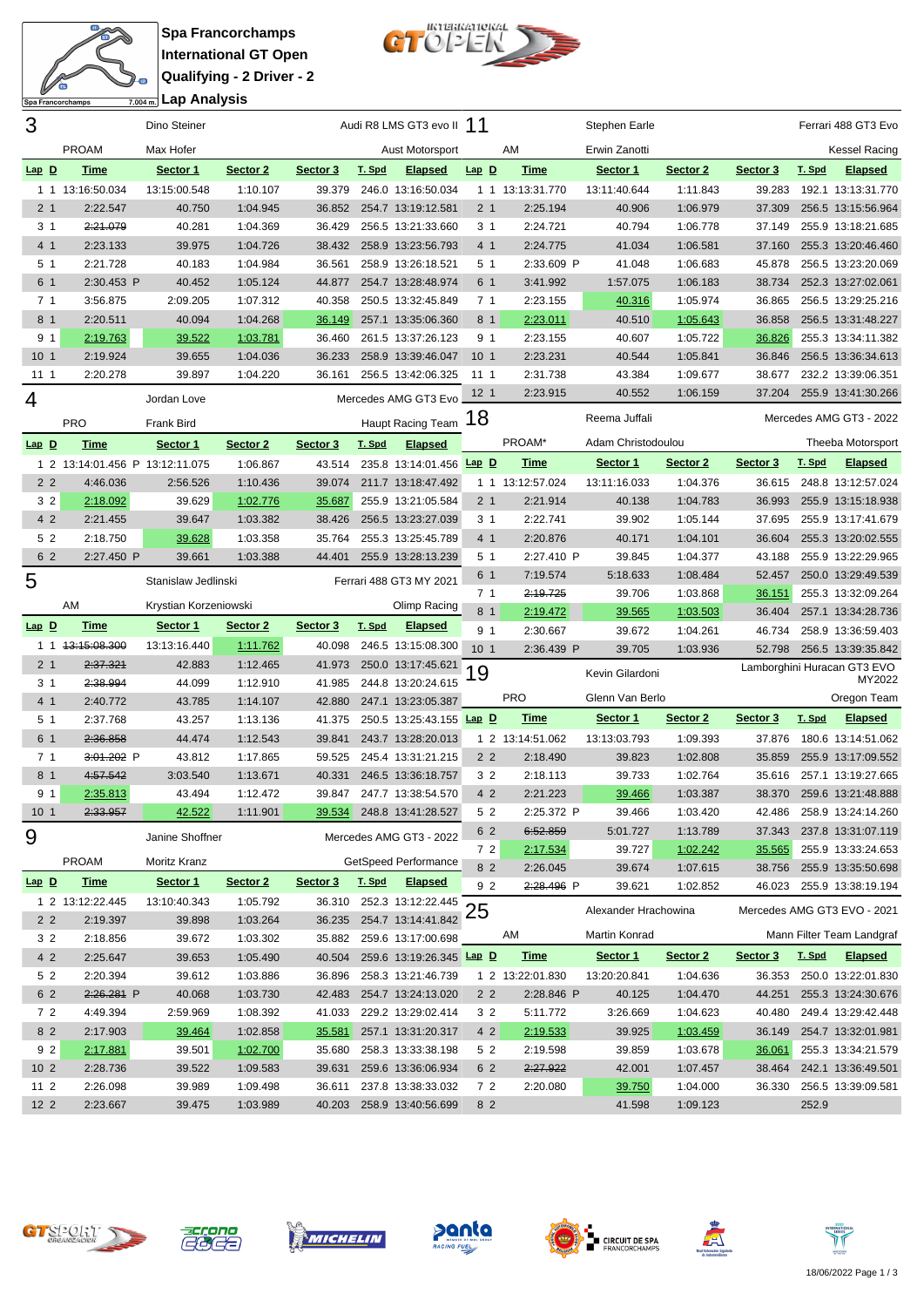

**Spa Francorchamps International GT Open Qualifying - 2 Driver - 2 Lap Analysis**



| 33              |                  | <b>Florian Scholze</b> |          | Mercedes AMG GT3 EVO - 2021 $63$ |        |                            |                 |                             | <b>Benjamin Hites</b>   |          | Lamborghini Huracan GT3 EVO<br>MY2022 |        |                           |  |
|-----------------|------------------|------------------------|----------|----------------------------------|--------|----------------------------|-----------------|-----------------------------|-------------------------|----------|---------------------------------------|--------|---------------------------|--|
|                 | <b>PROAM</b>     | Alain Valente          |          |                                  |        | Team GT                    |                 | <b>PRO</b>                  | Leonardo Pulcini        |          |                                       |        | Oregon Team               |  |
| $Lap$ $D$       | <b>Time</b>      | Sector 1               | Sector 2 | Sector 3                         | T. Spd | <u>Elapsed</u>             | $Lap$ $D$       | <b>Time</b>                 | Sector 1                | Sector 2 | Sector 3                              | T. Spd | <b>Elapsed</b>            |  |
|                 | 1 1 13:13:52.092 | 13:12:07.711           | 1:06.663 | 37.718                           |        | 246.5 13:13:52.092         |                 | 1 2 13:15:40.223            | 13:13:48.498            | 1:10.865 | 40.860                                |        | 151.0 13:15:40.223        |  |
| 2 <sub>1</sub>  | 2:21.651         | 40.245                 | 1:04.716 | 36.690                           |        | 255.3 13:16:13.743         | 2 <sub>2</sub>  | 2:18.088                    | 39.750                  | 1:02.722 | 35.616                                |        | 254.7 13:17:58.311        |  |
| 3 <sub>1</sub>  | 2:22.866         | 40.528                 | 1:05.556 | 36.782                           |        | 255.3 13:18:36.609         | 3 2             | 2:18.144                    | 39.604                  | 1:03.069 | 35.471                                |        | 257.1 13:20:16.455        |  |
| 4 1             | 2:29.418 P       | 40.255                 | 1:04.758 | 44.405                           |        | 256.5 13:21:06.027         | 4 2             | 2:31.721 P                  | 39.555                  | 1:07.474 | 44.692                                |        | 256.5 13:22:48.176        |  |
| 5 <sub>1</sub>  | 3:35.109         | 1:53.613               | 1:05.118 | 36.378                           |        | 249.4 13:24:41.136         | 5 2             | 15:04.789                   | 13:17.533               | 1:06.692 | 40.564                                |        | 246.0 13:37:52.965        |  |
| 6 1             | 2:18.902         | 39.732                 | 1:03.219 | 35.951                           |        | 256.5 13:27:00.038         | 6 2             | 2:17.104                    | 39.511                  | 1:02.142 | 35.451                                |        | 255.9 13:40:10.069        |  |
| 7 <sub>1</sub>  | 2:19.680         | 39.841                 | 1:03.659 | 36.180                           |        | 255.3 13:29:19.718         | 72              |                             | <b>Nick Moss</b>        |          |                                       |        | McLaren 720 S GT3         |  |
| 8 1             | 2:29.495 P       | 39.823                 | 1:04.002 | 45.670                           |        | 255.9 13:31:49.213         |                 |                             |                         |          |                                       |        |                           |  |
| 39              |                  | Piti Bhirombhakdi      |          |                                  |        | Porsche 911 GT3R - 2019    |                 | <b>PRO</b>                  | Joe Osborne             |          |                                       |        | Optimum Motorsport        |  |
|                 |                  |                        |          |                                  |        |                            | $Lap$ $D$       | <b>Time</b>                 | Sector 1                | Sector 2 | Sector 3                              | T. Spd | <b>Elapsed</b>            |  |
|                 | <b>PROAM</b>     | Earl Bamber            |          |                                  |        | Singha Racing Team TP 12   |                 | 1 2 13:12:21.623            | 13:10:41.627            | 1:03.992 | 36.004                                |        | 257.1 13:12:21.623        |  |
| $Lap$ $D$       | Time             | Sector 1               | Sector 2 | Sector 3                         | T. Spd | <b>Elapsed</b>             | 2 <sub>2</sub>  | 2:28.991 P                  | 41.204                  | 1:04.274 | 43.513                                |        | 200.7 13:14:50.614        |  |
|                 | 1 2 13:15:41.876 | 13:13:59.465           | 1:06.657 | 35.754                           |        | 211.7 13:15:41.876         | 3 <sub>2</sub>  | 4:09.602                    | 2:22.760                | 1:07.232 | 39.610                                |        | 225.9 13:19:00.216        |  |
| 2 <sub>2</sub>  | 2:19.808         | 39.564                 | 1:02.880 | 37.364                           |        | 255.9 13:18:01.684         | 4 2             | 2:17.164                    | 39.349                  | 1:02.387 | 35.428                                |        | 262.1 13:21:17.380        |  |
| 3 2             | 2:17.902         | 39.539                 | 1:02.580 | 35.783                           |        | 257.1 13:20:19.586         | 5 2             | 2:17.119                    | 39.274                  | 1:02.526 | 35.319                                |        | 261.5 13:23:34.499        |  |
| 4 2             | 2:17.630         | 39.475                 | 1:02.816 | 35.339                           |        | 257.1 13:22:37.216         | 6 2             | 2:34.261 P                  | 39.369                  | 1:03.183 | 51.709                                |        | 260.8 13:26:08.760        |  |
| 52              | 2:17.584         | 39.506                 | 1:02.612 | 35.466                           |        | 255.3 13:24:54.800         | 77              |                             | Omar Jackson            |          |                                       |        | Ferrari 488 GT3 Evo       |  |
| 6 2             | 2:33.044 P       | 41.670                 | 1:05.839 | 45.535                           |        | 231.7 13:27:27.844         |                 | AM*                         | <b>Charles Hollings</b> |          |                                       |        | <b>Kessel Racing</b>      |  |
| 54              |                  | Dexter Müller          |          |                                  |        | Mercedes AMG GT3 - 2020    | $Lap$ D         |                             |                         |          |                                       |        |                           |  |
|                 | <b>PROAM</b>     | <b>Yannick Mettler</b> |          |                                  |        | SPS Automotive Performance |                 | <b>Time</b>                 | Sector 1                | Sector 2 | Sector 3                              | T. Spd | <b>Elapsed</b>            |  |
|                 |                  |                        |          |                                  |        |                            |                 | 1 2 13:13:30.316            | 13:11:41.319            | 1:10.577 | 38.420                                |        | 225.4 13:13:30.316        |  |
| $Lap$ $D$       | <b>Time</b>      | Sector 1               | Sector 2 | Sector 3                         | T. Spd | <b>Elapsed</b>             | 2 <sub>2</sub>  | 2:20.423                    | 40.242                  | 1:04.087 | 36.094                                |        | 255.3 13:15:50.739        |  |
|                 | 1 1 13:14:29.396 | 13:12:42.286           | 1:08.828 | 38.282                           |        | 248.2 13:14:29.396         | 3 <sub>2</sub>  | 2:20.414                    | 39.942                  | 1:04.144 | 36.328                                |        | 257.1 13:18:11.153        |  |
| 2 <sub>1</sub>  | 2:26.247         | 40.875                 | 1:08.295 | 37.077                           |        | 254.1 13:16:55.643         | 4 2             | 2:36.207 P                  | 40.369                  | 1:08.222 | 47.616                                |        | 255.9 13:20:47.360        |  |
| 3 <sub>1</sub>  | 2:25.867         | 40.721                 | 1:07.644 | 37.502                           |        | 255.3 13:19:21.510         | 5 2             | 5:23.566                    | 3:36.432                | 1:09.471 | 37.663                                |        | 191.8 13:26:10.926        |  |
| 4 1             | 2:35.112 P       | 40.385                 | 1:07.870 | 46.857                           |        | 256.5 13:21:56.622         | 6 2             | 2:19.292                    | 40.123                  | 1:03.222 | 35.947                                |        | 254.1 13:28:30.218        |  |
| 5 <sub>1</sub>  | 3:31.852         | 1:49.154               | 1:05.981 | 36.717                           |        | 251.1 13:25:28.474         | 72              | 2:34.040                    | 39.616                  | 1:10.066 | 44.358                                |        | 256.5 13:31:04.258        |  |
| 6 1             | 2:23.369         | 40.384                 | 1:06.206 | 36.779                           |        | 254.7 13:27:51.843         | 8 2             | 2:19.642                    | 40.004                  | 1:03.590 | 36.048                                |        | 254.7 13:33:23.900        |  |
| 7 <sub>1</sub>  | 2:22.641         | 40.133                 | 1:05.844 | 36.664                           |        | 254.7 13:30:14.484         | 9 2             | 2:37.175 P                  | 42.635                  | 1:07.544 | 46.996                                |        | 215.5 13:36:01.075        |  |
| 8 1             | 2:22.366         | 40.288                 | 1:05.525 | 36.553                           |        | 254.7 13:32:36.850         | 133             |                             | Murat Ruhi Cuhadaroglu  |          |                                       |        | Ferrari 488 GT3 Evo       |  |
| 9 1             | 2:22.242         | 39.912                 | 1:05.553 | 36.777                           |        | 257.1 13:34:59.092         |                 | <b>PROAM</b>                | David Fumanelli         |          |                                       |        | Kessel Racing             |  |
| 10 <sub>1</sub> | 2:22.888         | 39.916                 | 1:05.941 | 37.031                           |        | 257.1 13:37:21.980         | $Lap$ D         | <b>Time</b>                 | Sector 1                | Sector 2 | Sector 3                              | T. Spd | <b>Elapsed</b>            |  |
| 111             |                  | 39.982                 | 1:06.137 |                                  | 257.7  |                            |                 | 1 1 <del>13:14:13.175</del> | 13:12:26.289            | 1:08.935 | 37.951                                |        | 215.5 13:14:13.175        |  |
| 55              |                  | Laurent De Meeus       |          |                                  |        | Ferrari 488 GT3 Evo        | 2 <sub>1</sub>  | 2:23.974                    | 40.934                  | 1:05.851 | 37.189                                |        | 253.5 13:16:37.149        |  |
|                 | AM*              | Jamie Stanley          |          |                                  |        | AF Corse                   | 3 <sub>1</sub>  | 2:26.344                    | 40.942                  | 1:07.951 | 37.451                                |        | 254.1 13:19:03.493        |  |
| $Lap$ $D$       | <b>Time</b>      | Sector 1               | Sector 2 | Sector 3                         | T. Spd | <b>Elapsed</b>             | 4 <sub>1</sub>  | 2:28.273                    | 42.905                  | 1:07.495 |                                       |        | 37.873 251.1 13:21:31.766 |  |
|                 | 1 2 13:13:48.288 | 13:12:03.545           | 1:06.940 | 37.803                           |        | 251.1 13:13:48.288         | 5 1             | 2:39.325 P                  | 40.417                  | 1:11.710 | 47.198                                |        | 255.9 13:24:11.091        |  |
| 2 <sub>2</sub>  | 2:24.027         | 39.509                 | 1:07.522 | 36.996                           |        | 260.2 13:16:12.315         | 6 1             | 4:34.300                    | 2:48.669                | 1:08.369 |                                       |        | 37.262 235.8 13:28:45.391 |  |
| 3 2             | 2:18.560         | 39.385                 | 1:03.482 | 35.693                           |        | 258.3 13:18:30.875         | 71              | 2:23.786                    | 40.595                  | 1:05.732 |                                       |        | 37.459 254.7 13:31:09.177 |  |
| 42              | 2:25.778         | 39.497                 | 1:06.659 |                                  |        | 39.622 260.8 13:20:56.653  | 8 1             | 2:22.916                    | 40.612                  | 1:05.460 | 36.844                                |        | 254.7 13:33:32.093        |  |
| 5 2             | 2:28.798 P       | 39.421                 | 1:04.691 | 44.686                           |        | 258.3 13:23:25.451         | 91              | 2:22.867                    | 40.495                  | 1:05.586 | <u>36.786</u>                         |        | 255.9 13:35:54.960        |  |
| 6 2             | 4:36.659         | 2:41.077               | 1:10.975 |                                  |        | 44.607 234.7 13:28:02.110  | 10 <sub>1</sub> | 2:22.497                    | 40.395                  | 1:04.982 |                                       |        | 37.120 253.5 13:38:17.457 |  |
| 72              | 2:18.260         | 39.250                 | 1:03.119 | 35.891                           |        | 258.3 13:30:20.370 11 1    |                 |                             | 40.302                  | 1:05.355 |                                       | 255.9  |                           |  |
| 8 2             | 2:23.612         | 39.471                 | 1:05.101 |                                  |        | 39.040 258.9 13:32:43.982  |                 |                             |                         |          |                                       |        |                           |  |
| 92              | 2:21.402         | 39.300                 | 1:04.930 |                                  |        | 37.172 259.6 13:35:05.384  | '77             |                             | Marcin Jedlinski        |          |                                       |        | Audi R8 GT3 Evo 2         |  |
| 10 <sub>2</sub> | 2:29.673         | 39.235                 | 1:03.933 | 46.505                           |        | 260.2 13:37:35.057         |                 | <b>PROAM</b>                | Karol Basz              |          |                                       |        | Olimp Racing              |  |
| $112$           | 2:19.063         | 39.307                 | 1:03.679 | 36.077                           |        | 261.5 13:39:54.120 Lap D   |                 | <b>Time</b>                 | Sector 1                | Sector 2 | Sector 3                              | T. Spd | <b>Elapsed</b>            |  |
| $122$           | 2:33.443         | 40.947                 | 1:10.032 |                                  |        | 42.464 217.7 13:42:27.563  |                 | 1 2 13:14:40.749            | 13:12:56.154            | 1:04.275 | 40.320                                |        | 251.1 13:14:40.749        |  |
|                 |                  |                        |          |                                  |        |                            | 2 <sub>2</sub>  | 2:17.674                    | 39.422                  | 1:02.612 | 35.640                                |        | 261.5 13:16:58.423        |  |
|                 |                  |                        |          |                                  |        |                            | 3 <sub>2</sub>  | 2:21.866                    | 39.179                  | 1:04.886 | 37.801                                |        | 264.7 13:19:20.289        |  |
|                 |                  |                        |          |                                  |        |                            | 4 2             | 2:17.595                    | 39.170                  | 1:03.070 | 35.355                                |        | 261.5 13:21:37.884        |  |
|                 |                  |                        |          |                                  |        |                            | 5 2             | 2:17.621                    | 39.174                  | 1:03.009 | 35.438                                |        | 263.4 13:23:55.505        |  |













2 2:30.507 P 40.386 1:05.222 44.899 256.5 13:26:26.012

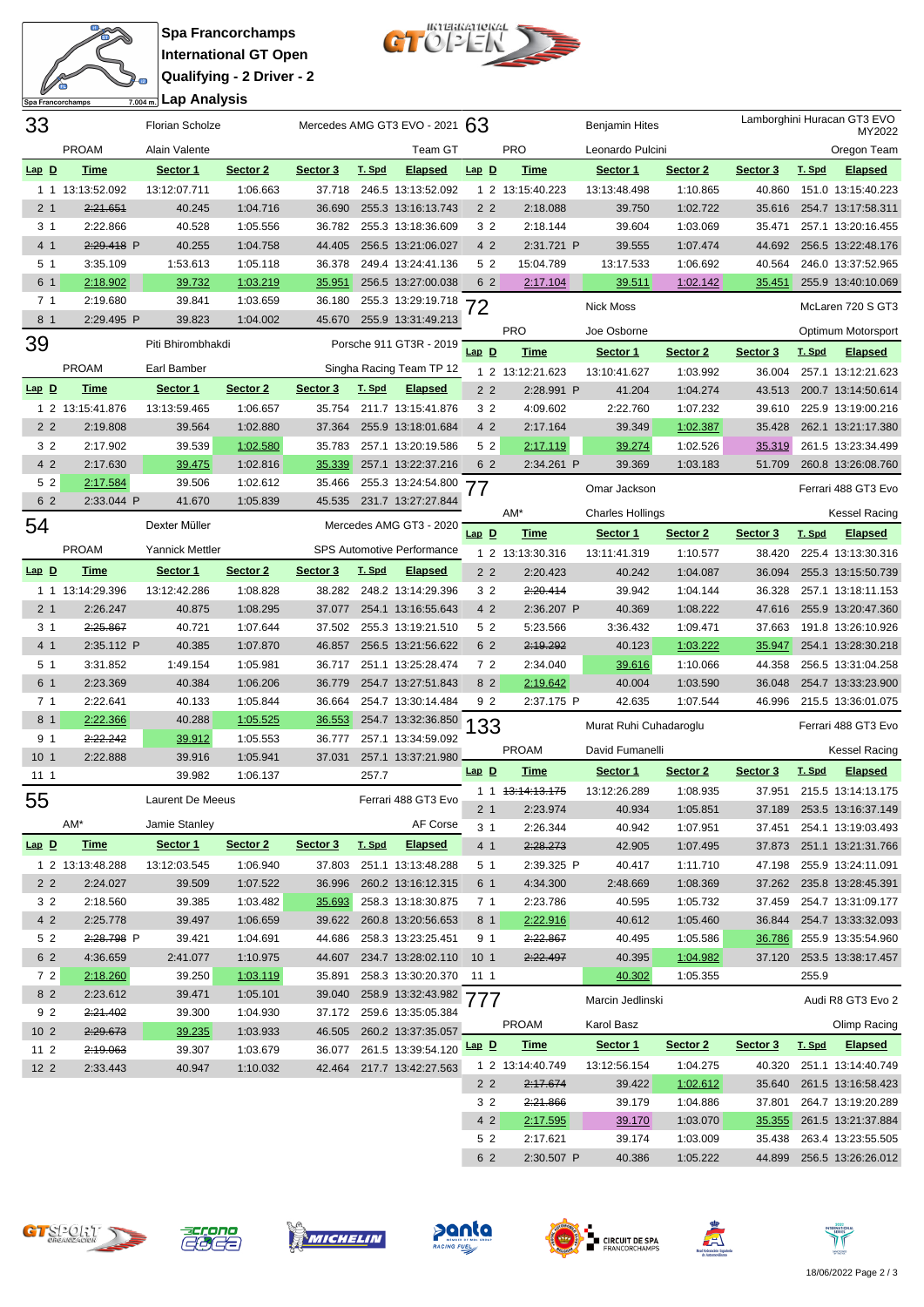

**Spa Francorchamps International GT Open Qualifying - 2 Driver - 2 Lap Analysis**



| 786                 |              | Kiki Sak Nana  |          | Mercedes AMG GT3 - 2022 |        |                      |  |  |  |  |  |
|---------------------|--------------|----------------|----------|-------------------------|--------|----------------------|--|--|--|--|--|
|                     | AM           | Adam Osieka    |          |                         |        | GetSpeed Performance |  |  |  |  |  |
| $Lap$ D             | <b>Time</b>  | Sector 1       | Sector 2 | Sector 3                | T. Spd | <b>Elapsed</b>       |  |  |  |  |  |
| 2<br>1              | 13:14:22.825 | 13:12:33.100   | 1:10.233 | 39.492                  | 237.3  | 13:14:22.825         |  |  |  |  |  |
| 2 <sub>2</sub>      | 2:21.093     | 39.971         | 1:04.845 | 36.277                  |        | 257.1 13:16:43.918   |  |  |  |  |  |
| $\overline{2}$<br>3 | 2:19.780     | 39.685         | 1:04.069 | 36.026                  |        | 257.7 13:19:03.698   |  |  |  |  |  |
| 4 <sub>2</sub>      | 2:19.706     | 39.750         | 1:03.769 | 36.187                  |        | 257.7 13:21:23.404   |  |  |  |  |  |
| $\overline{2}$<br>5 | 2:19.517     | 39.632         | 1:03.886 | 35.999                  |        | 257.7 13:23:42.921   |  |  |  |  |  |
| 6 2                 | 2:30.710 P   | 40.280         | 1:05.702 | 44.728                  |        | 254.7 13:26:13.631   |  |  |  |  |  |
| 72                  | 4:21.469     | 2:37.611       | 1:06.558 | 37.300                  | 249.4  | 13:30:35.100         |  |  |  |  |  |
| 8<br>$\overline{2}$ | 2:18.452     | 39.605         | 1:03.035 | 35.812                  | 255.9  | 13:32:53.552         |  |  |  |  |  |
| $\overline{2}$<br>9 | 2:24.249     | 39.561         | 1:03.406 | 41.282                  | 257.7  | 13:35:17.801         |  |  |  |  |  |
| 10 <sub>2</sub>     | 2:33.199 P   | 39.735         | 1:06.885 | 46.579                  | 257.1  | 13:37:51.000         |  |  |  |  |  |
| 911                 |              | Sébastien Baud |          | Mercedes AMG GT3 - 2022 |        |                      |  |  |  |  |  |
|                     | PROAM*       | Steve Jans     |          | GetSpeed Performance    |        |                      |  |  |  |  |  |
| $Lap$ D             | Time         | Sector 1       | Sector 2 | Sector 3                | T. Spd | <b>Elapsed</b>       |  |  |  |  |  |

| $Lap$ D         |                | Time         | Sector 1     | Sector 2 | Sector 3 | <u>T. Spd</u> | <b>Llapsed</b>     |
|-----------------|----------------|--------------|--------------|----------|----------|---------------|--------------------|
|                 | 1              | 13:13:23.136 | 13:11:40.897 | 1:05.551 | 36.688   |               | 251.7 13:13:23.136 |
| 2 <sub>1</sub>  |                | 2:20.625     | 40.008       | 1:04.342 | 36.275   |               | 255.3 13:15:43.761 |
|                 | 3 <sub>1</sub> | 2:19.646     | 39.958       | 1:03.393 | 36.295   |               | 255.9 13:18:03.407 |
| 4               | $\mathbf 1$    | 2:26.180     | 39.831       | 1:08.389 | 37.960   |               | 257.1 13:20:29.587 |
| 5 <sub>1</sub>  |                | $2:44.636$ P | 39.779       | 1:11.529 | 53.328   |               | 257.7 13:23:14.223 |
| 6               | $\mathbf{1}$   | 6:18.655     | 4:28.789     | 1:06.756 | 43.110   |               | 204.5 13:29:32.878 |
|                 | 7 <sub>1</sub> | 2:19.037     | 39.712       | 1:03.352 | 35.973   |               | 255.3 13:31:51.915 |
| 8               | $\overline{1}$ | 2:35.026     | 44.082       | 1:12.817 | 38.127   |               | 198.5 13:34:26.941 |
| 9               | 1              | 2:18.869     | 39.692       | 1:03.226 | 35.951   |               | 255.9 13:36:45.810 |
| 10 <sub>1</sub> |                | 2:29.313     | 43.484       | 1:08.882 | 36.947   |               | 186.2 13:39:15.123 |
| 1111            |                | 2:19.393     | 39.609       | 1:03.524 | 36.260   |               | 258.9 13:41:34.516 |













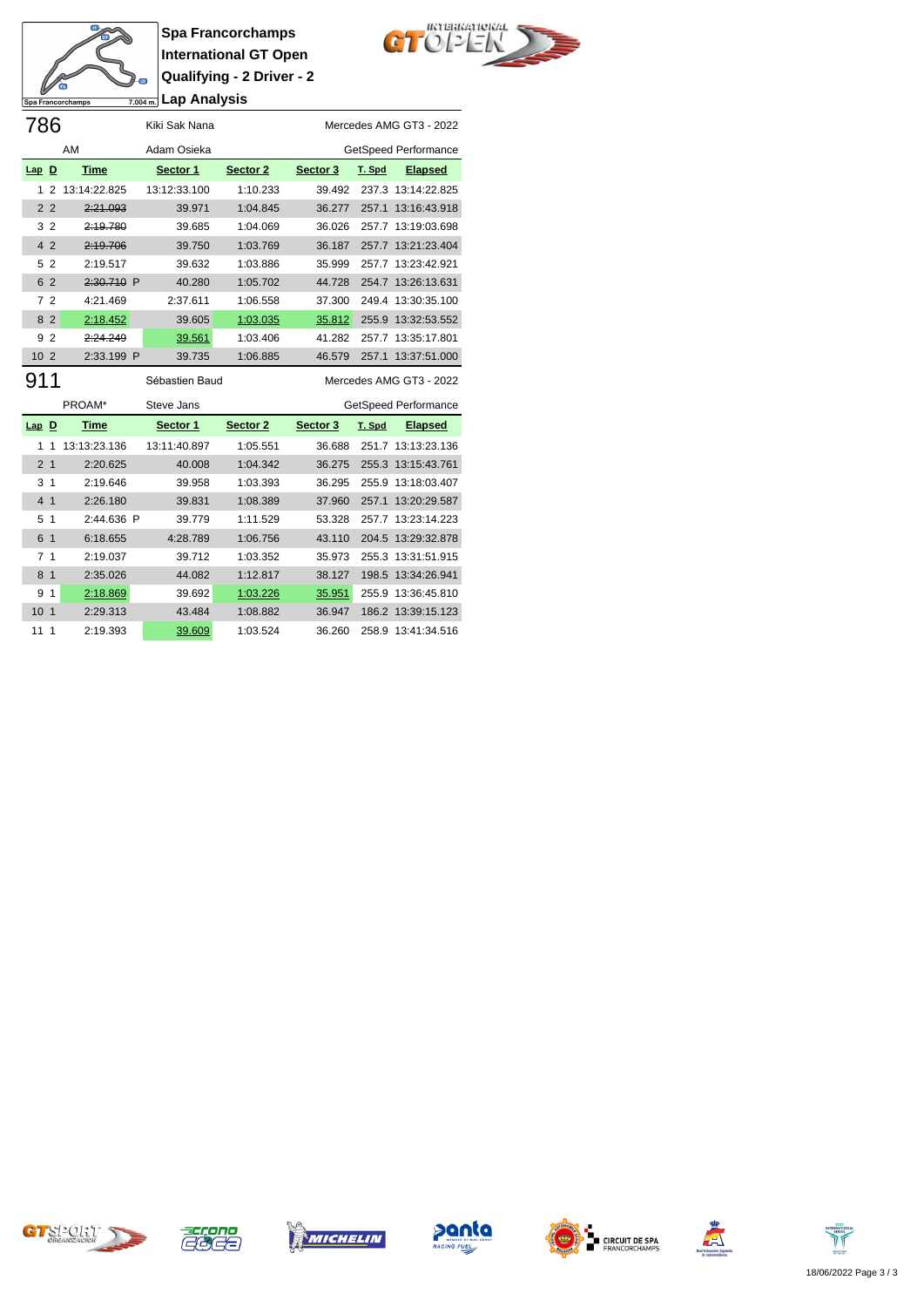

 $CT$ <sup>*ucreakariokal*</sup>

|             | Sector - 1  |                         |        |             | Sector - 2              | Sector - 3 |            |                         | Ideal Lap vs Best Lap |                |             |                         |                         |          |     |  |  |
|-------------|-------------|-------------------------|--------|-------------|-------------------------|------------|------------|-------------------------|-----------------------|----------------|-------------|-------------------------|-------------------------|----------|-----|--|--|
| <b>Clas</b> | $N^{\circ}$ | <b>Driver</b>           | Time   | $N^{\circ}$ | <b>Driver</b>           | Time       | <b>N</b> ° | <b>Driver</b>           | Time                  | <b>Clas</b>    | $N^{\circ}$ | <b>Driver</b>           | Ideal Lap Best Lap Clas |          |     |  |  |
|             | 777         | Karol Basz              | 39.170 | 63          | Leonardo Pulcini        | 1:02.142   | 72         | Joe Osborne             | 35.319                |                | 72          | Joe Osborne             | 2:16.980                | 2:17.119 |     |  |  |
| 2           | 55          | Jamie Stanley           | 39.235 | 19          | Glenn Van Berlo         | 1:02.242   | 39         | Earl Bamber             | 35.339                | $\overline{2}$ | 63          | Leonardo Pulcini        | 2:17.104                | 2:17.104 |     |  |  |
|             | 72          | Joe Osborne             | 39.274 | 72          | Joe Osborne             | 1:02.387   | 777        | Karol Basz              | 35.355                | 3              | 777         | Karol Basz              | 2:17.137                | 2:17.595 |     |  |  |
| 4           | 9           | <b>Moritz Kranz</b>     | 39.464 | 39          | <b>Earl Bamber</b>      | 1:02.580   | 63         | Leonardo Pulcini        | 35.451                | 4              | 19          | Glenn Van Berlo         | 2:17.273                | 2:17.534 | 3   |  |  |
| 5           | 19          | Glenn Van Berlo         | 39.466 | 777         | Karol Basz              | 1:02.612   | 19         | Glenn Van Berlo         | 35.565                | 5              | 39          | Earl Bamber             | 2:17.394                | 2:17.584 |     |  |  |
| 6           | 39          | Earl Bamber             | 39.475 | 9           | <b>Moritz Kranz</b>     | 1:02.700   | 9          | <b>Moritz Kranz</b>     | 35.581                | 6              | 9           | <b>Moritz Kranz</b>     | 2:17.745                | 2:17.881 | 6   |  |  |
|             | 63          | Leonardo Pulcini        | 39.511 |             | <b>Frank Bird</b>       | 1:02.776   | 4          | <b>Frank Bird</b>       | 35.687                |                | 55          | Jamie Stanley           | 2:18.047                | 2:18.260 | 8   |  |  |
| 8           | 3           | Dino Steiner            | 39.522 | 786         | Adam Osieka             | 1:03.035   | 55         | Jamie Stanley           | 35.693                | 8              | Δ           | <b>Frank Bird</b>       | 2:18.091                | 2:18.092 |     |  |  |
| 9           | 786         | Adam Osieka             | 39.561 | 55          | Jamie Stanley           | 1:03.119   | 786        | Adam Osieka             | 35.812                | 9              | 786         | Adam Osieka             | 2:18.408                | 2:18.452 | 9   |  |  |
| 10          | 18          | Reema Juffali           | 39.565 | 33          | <b>Florian Scholze</b>  | 1:03.219   | 77         | <b>Charles Hollings</b> | 35.947                | 10             | 77          | <b>Charles Hollings</b> | 2:18.785                | 2:19.642 | 14  |  |  |
|             | 911         | Sébastien Baud          | 39.609 | 77          | <b>Charles Hollings</b> | 1:03.222   | 33         | <b>Florian Scholze</b>  | 35.951                | 11             | 911         | Sébastien Baud          | 2:18.786                | 2:18.869 | 10  |  |  |
| 12          | 77          | <b>Charles Hollings</b> | 39.616 | 911         | Sébastien Baud          | 1:03.226   | 911        | Sébastien Baud          | 35.951                | 12             | 33          | <b>Florian Scholze</b>  | 2:18.902                | 2:18.902 | 11  |  |  |
| 13          |             | Frank Bird              | 39.628 | 25          | <b>Martin Konrad</b>    | 1:03.459   | 25         | Martin Konrad           | 36.061                | 13             | 18          | Reema Juffali           | 2:19.219                | 2:19.472 | 12  |  |  |
| 14          | 33          | <b>Florian Scholze</b>  | 39.732 | 18          | Reema Juffali           | 1:03.503   | 3          | Dino Steiner            | 36.149                | 14             | 25          | <b>Martin Konrad</b>    | 2:19.270                | 2:19.533 | 13  |  |  |
| 15          | 25          | Martin Konrad           | 39.750 |             | Dino Steiner            | 1:03.781   | 18         | Reema Juffali           | 36.151                | 15             |             | Dino Steiner            | 2:19.452                | 2:19.763 | 15  |  |  |
| 16          | 54          | Dexter Müller           | 39.912 | 133         | Murat Ruhi Cuhadaroglu  | 1:04.982   | 54         | Dexter Müller           | 36.553                | 16             | 54          | Dexter Müller           | 2:21.990                | 2:22.366 | -16 |  |  |
| 17          | 133         | Murat Ruhi Cuhadaroglu  | 40.302 | 54          | Dexter Müller           | 1:05.525   | 133        | Murat Ruhi Cuhadaroglu  | 36.786                | 17             | 133         | Murat Ruhi Cuhadaroglu  | 2:22.070                | 2:22.916 | -17 |  |  |
| 18          | 11          | Stephen Earle           | 40.316 | 11          | <b>Stephen Earle</b>    | 1:05.643   | 11         | Stephen Earle           | 36.826                | 18             | 11          | Stephen Earle           | 2:22.785                | 2:23.011 | 18  |  |  |
| 19          |             | Stanislaw Jedlinski     | 42.522 |             | Stanislaw Jedlinski     | 1:11.762   |            | Stanislaw Jedlinski     | 39.534                | 19             |             | Stanislaw Jedlinski     | 2:33.818                | 2:35.813 | 19  |  |  |













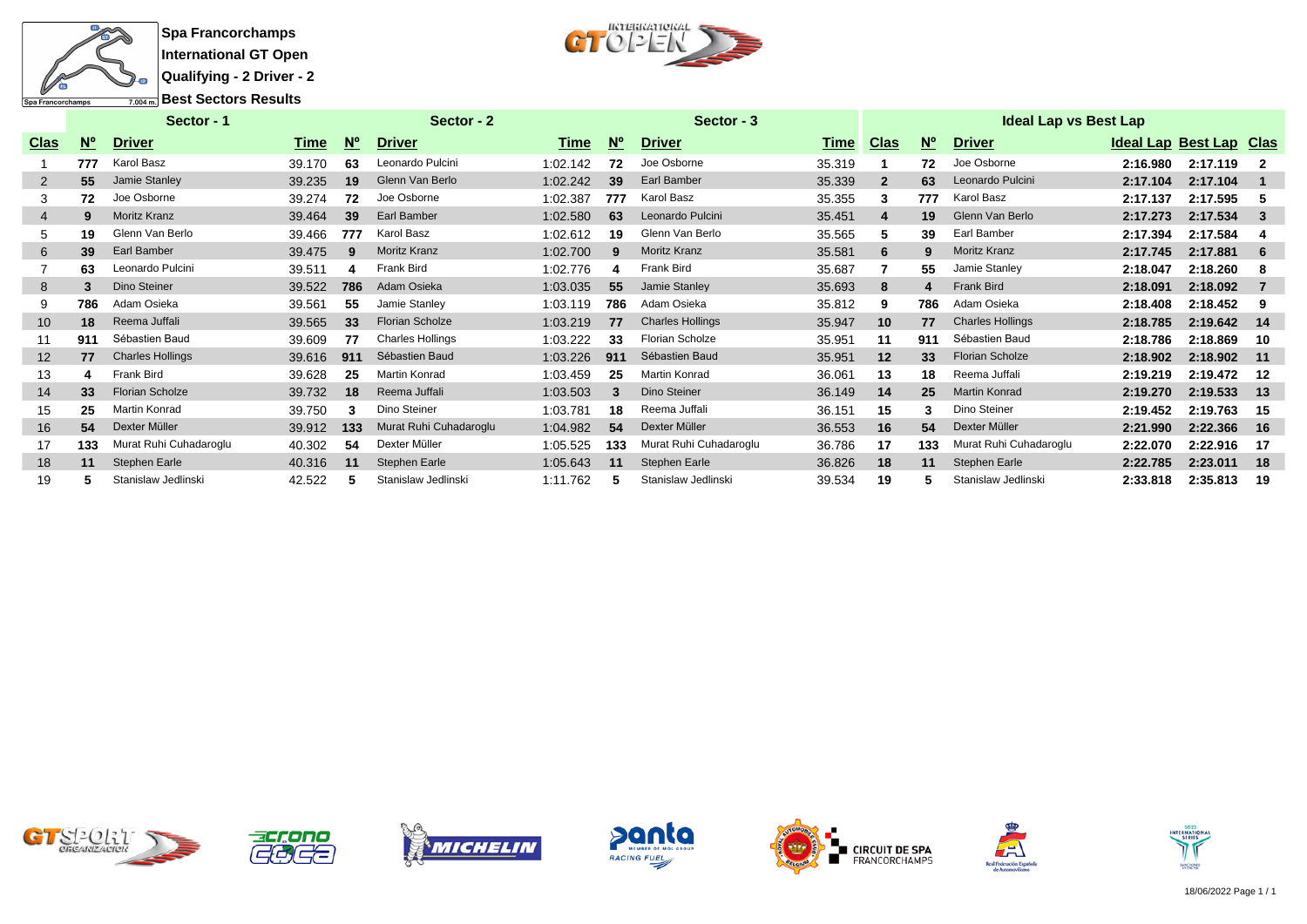



|     |             |                             |               |                            |                                      |                         |                                     |                                    |              |                  | <b>Best 1</b> |              |             |                | <b>Best 2</b> |                | <b>Best 3</b> |                | <b>Best 4</b>   |  | <b>Best 5</b> |  |
|-----|-------------|-----------------------------|---------------|----------------------------|--------------------------------------|-------------------------|-------------------------------------|------------------------------------|--------------|------------------|---------------|--------------|-------------|----------------|---------------|----------------|---------------|----------------|-----------------|--|---------------|--|
| CI. | $N^{\circ}$ | <b>Entrant/Team</b>         | <b>Nat</b>    | <b>Driver 1</b>            | <b>Nat</b>                           | <b>Driver 2</b>         | <b>Nat</b>                          | <b>Vehicle</b>                     | Cat          | <b>CI</b>        | Time          | Lap          | <b>Time</b> | Lap            | Time          | Lap            | Time          | Lap            | Time <u>Lap</u> |  |               |  |
|     |             | 63 Oregon Team              |               | <b>Beniamin Hites</b>      |                                      | Leonardo Pulcini        |                                     | Lamborghini Huracan GT3 EVO MY2022 | <b>PRO</b>   |                  | 2:17.104      |              | 2:18.088    |                | 2:18.144      | -3             | 2:31.721      |                | 15:04.78 5      |  |               |  |
|     |             | 72 Optimum Motorsport       | $\frac{N}{N}$ | <b>Nick Moss</b>           | <b>SV</b><br>$\overline{\mathbb{Z}}$ | Joe Osborne             | স<br>ম                              | McLaren 720 S GT3                  | <b>PRO</b>   | $\mathcal{P}$    | 2:17.119      | -5           | 2:17.164    |                | 2:28.991      | 2              | 2:34.261      | 6              | $4:09.602$ 3    |  |               |  |
|     |             | 19 Oregon Team              |               | Kevin Gilardoni            |                                      | Glenn Van Berlo         |                                     | Lamborghini Huracan GT3 EVO MY2022 | <b>PRO</b>   | з                | 2:17.534      |              | 2:18.113    | $\mathbf{B}$   | 2:18.490      | 2              | 2:21.223      | $\mathbf 4$    | 2:25.372 5      |  |               |  |
|     | - 39        | Singha Racing Team TP 12    |               | Piti Bhirombhakdi          |                                      | <b>Earl Bamber</b>      |                                     | Porsche 911 GT3R - 2019            | <b>PROAM</b> |                  | 2:17.584      | -5           | 2:17.630    | $\mathbf{A}$   | 2:17.902      | -3             | 2:19.808      | 2              | 2:33.044 6      |  |               |  |
|     |             | 5 777 Olimp Racing          |               | Marcin Jedlinski           |                                      | <b>Karol Basz</b>       |                                     | Audi R8 GT3 Evo 2                  | <b>PROAM</b> | $\mathcal{L}$    | 2:17.595      | -4           | 2:17.621    | -5             | $2:30.507$ 6  |                |               |                |                 |  |               |  |
|     |             | <b>GetSpeed Performance</b> |               | Janine Shoffner            | $\overline{\mathbb{Z}}$              | <b>Moritz Kranz</b>     |                                     | Mercedes AMG GT3 - 2022            | <b>PROAM</b> |                  | 2:17.881      | q            | 2:17.903    | 8              | 2:18.856      | $\mathbf{B}$   | 2:19.397      | 2              | $2:20.394$ 5    |  |               |  |
|     |             | Haupt Racing Team           |               | Jordan Love                |                                      | <b>Frank Bird</b>       | V<br>32                             | Mercedes AMG GT3 Evo               | <b>PRO</b>   |                  | 2:18.092      |              | 2:18.750    | -5             | 2:21.455      | -4             | 2:27.450      | -6             | 4:46.036 2      |  |               |  |
| 8   |             | 55 AF Corse                 |               | <b>Laurent De Meeus</b>    |                                      | Jamie Stanley           | <b>ZIN</b>                          | Ferrari 488 GT3 Evo                | $AM^*$       |                  | 2:18.260      |              | 2:18.560    | $\mathbf{3}$   | 2:23.612      | - 8            | 2:24.027      | 2              | 2:25.778 4      |  |               |  |
|     |             | 9 786 GetSpeed Performance  |               | Kiki Sak Nana              |                                      | Adam Osieka             |                                     | Mercedes AMG GT3 - 2022            | AM           |                  | 2:18.452 8    |              | 2:19.517    | -5             | 2:33.199      | - 10           | 4:21.469      |                |                 |  |               |  |
|     |             | 10 911 GetSpeed Performance |               | <b>Sébastien Baud</b>      |                                      | Steve Jans              |                                     | Mercedes AMG GT3 - 2022            | PROAM*       | $\mathbf{A}$     | 2:18.869      |              | 2:19.037    |                | 2:19.393      | 11             | 2:19.646      | -3             | $2:20.625$ 2    |  |               |  |
|     | - 33        | Team GT                     |               | <b>Florian Scholze</b>     |                                      | Alain Valente           |                                     | Mercedes AMG GT3 EVO - 2021        | <b>PROAM</b> | -5               | 2:18.902      | - 6          | 2:19.680    | - 7            | 2:22.866      | - 3            | 2:29.495      | 8              | 3:35.109 5      |  |               |  |
| 12  | 18          | <b>Theeba Motorsport</b>    |               | Reema Juffali              |                                      | Adam Christodoulou      | NZ<br>ar                            | Mercedes AMG GT3 - 2022            | PROAM*       | $6 \overline{6}$ | 2:19.472      | -8           | 2:20.876    | $\overline{A}$ | 2:21.914      | $\overline{2}$ | 2:22.741      | $\mathbf{3}$   | $2:27.410$ 5    |  |               |  |
|     | - 25        | Mann Filter Team Landgraf   |               | Alexander Hrachowina       |                                      | <b>Martin Konrad</b>    |                                     | Mercedes AMG GT3 EVO - 2021        | AM           |                  | 2:19.533      | $\mathbf{A}$ | 2:19.598    | -5             | 2:20.080      |                | 2:28.846      | 2              | 5:11.772 3      |  |               |  |
|     | 14 77       | <b>Kessel Racing</b>        |               | Omar Jackson               | NZ<br>zis                            | <b>Charles Hollings</b> | <b>N</b><br>$\overline{\mathbb{Z}}$ | Ferrari 488 GT3 Evo                | $AM^*$       |                  | 2:19.642      |              | 2:20.423    | $\mathcal{P}$  | 2:34.040      |                | 2:36.207      | $\overline{4}$ | $2:37.175$ 9    |  |               |  |
| 15  | 3           | Aust Motorsport             |               | <b>Dino Steiner</b>        |                                      | Max Hofer               |                                     | Audi R8 LMS GT3 evo II             | <b>PROAM</b> |                  | 2:19.763      | -9           | 2:19.924    | 10             | 2:20.278      | -11            | 2:20.511      | 8              | 2:21.728 5      |  |               |  |
| 16  | 54          | SPS Automotive Performance  |               | Dexter Müller              |                                      | <b>Yannick Mettler</b>  |                                     | Mercedes AMG GT3 - 2020            | <b>PROAM</b> | $\mathbf{R}$     | 2:22.366      | $\mathbf{R}$ | 2:22.641    |                | 2:22.888      |                | 10 2:23.369   | 6              | $2:26.247$ 2    |  |               |  |
|     |             | 17 133 Kessel Racing        |               | Murat Ruhi Cuhadaroglu     | $\mathbf{C}^*$                       | David Fumanelli         |                                     | Ferrari 488 GT3 Evo                | <b>PROAM</b> | q                | 2:22.916      |              | 2:23.786    |                | 2:23.974      | 2              | 2:26.344      | 3              | $2:39.325$ 5    |  |               |  |
|     |             | 18 11 Kessel Racing         |               | <b>Stephen Earle</b>       |                                      | Erwin Zanotti           |                                     | Ferrari 488 GT3 Evo                | <b>AM</b>    | 5                | 2:23.011      |              | 2:23.155    |                | 2:23.155      | -9             | 2:23.231      |                | 10 2:23.915 12  |  |               |  |
|     |             | Olimp Racing                |               | <b>Stanislaw Jedlinski</b> |                                      | Krystian Korzeniowski   |                                     | Ferrari 488 GT3 MY 2021            | AM           | 6                | 2:35.813      | -9           | 2:37.768    | -5             | 2:40.772 4    |                |               |                |                 |  |               |  |















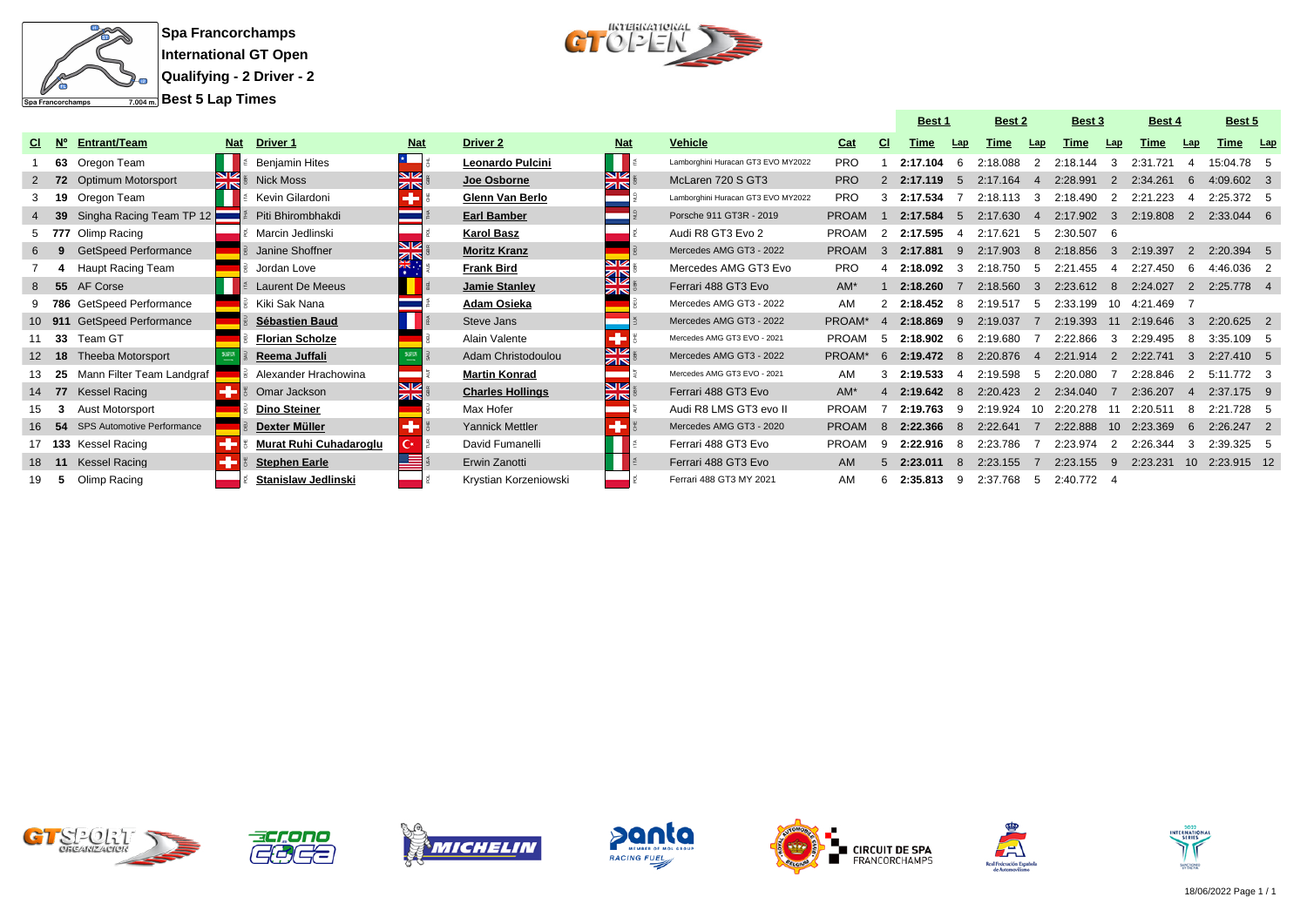



|     |                   |                                   |            |                         |            |                         |                          |                                    |              |    | Top 1    |               | Top 2    |                | Top 3 |                          | Top 4    |    | Top 5 |    |         |
|-----|-------------------|-----------------------------------|------------|-------------------------|------------|-------------------------|--------------------------|------------------------------------|--------------|----|----------|---------------|----------|----------------|-------|--------------------------|----------|----|-------|----|---------|
| CI. | <b>N°</b>         | Entrant/Team                      | <b>Nat</b> | <b>Driver 1</b>         | <b>Nat</b> | <b>Driver 2</b>         | <b>Nat</b>               | Vehicle                            | Cat          | СI | Km/h Lap |               | Km/h Lap |                | Km/h  | Lap                      | Km/h Lap |    | Km/h  |    | Lap Avg |
|     |                   | 777 Olimp Racing                  |            | Marcin Jedlinski        |            | <b>Karol Basz</b>       |                          | Audi R8 GT3 Evo 2                  | <b>PROAM</b> |    | 264.7    |               | 263.4    |                | 261.5 |                          | 261.5    |    | 256.5 |    | 261.5   |
|     | $2 \overline{72}$ | <b>Optimum Motorsport</b>         | NZ<br>zis  | <b>Nick Moss</b>        | zir        | Joe Osborne             | <b>NIZ</b><br>ZIN        | McLaren 720 S GT3                  | <b>PRO</b>   |    | 262.1    |               | 261.5    | 5              | 260.8 | $6\overline{6}$          | 257.1    |    | 225.9 | 3  | 253.5   |
|     |                   | <b>Aust Motorsport</b>            |            | <b>Dino Steiner</b>     |            | Max Hofer               |                          | Audi R8 LMS GT3 evo II             | <b>PROAM</b> | 2  | 261.5    | -9            | 258.9    |                | 258.9 | .5                       | 258.9    | 10 | 257.1 |    | 259.7   |
|     | 4 55              | AF Corse                          |            | <b>Laurent De Meeus</b> |            | Jamie Stanley           | <b>SIZ</b><br><b>ZIN</b> | Ferrari 488 GT3 Evo                | $AM^*$       |    | 261.5    | 11            | 260.8    |                | 260.2 |                          | 260.2    | 10 | 259.6 |    | 260.4   |
|     |                   | <b>GetSpeed Performance</b>       |            | Janine Shoffner         | NØ.<br>ZIN | <b>Moritz Kranz</b>     |                          | Mercedes AMG GT3 - 2022            | <b>PROAM</b> | 3  | 259.6    |               | 259.6    |                | 259.6 |                          | 258.9    |    | 258.3 |    | 259.2   |
|     | 6 19              | Oregon Team                       |            | Kevin Gilardoni         |            | <b>Glenn Van Berlo</b>  |                          | Lamborghini Huracan GT3 EVO MY2022 | <b>PRO</b>   |    | 259.6    |               | 258.9    |                | 257.1 |                          | 255.9    |    | 255.9 |    | 257.5   |
|     | 18                | Theeba Motorsport                 |            | Reema Juffali           |            | Adam Christodoulou      | <b>N</b> Z<br><b>ZIN</b> | Mercedes AMG GT3 - 2022            | PROAM*       | 4  | 258.9    | ٩             | 257.1    |                | 256.5 | 10                       | 255.9    |    | 255.9 |    | 256.9   |
|     | 8 911             | <b>GetSpeed Performance</b>       |            | <b>Sébastien Baud</b>   |            | Steve Jans              |                          | Mercedes AMG GT3 - 2022            | PROAM*       | -5 | 258.9    | 11            | 257.7    | $5^{\circ}$    | 257.1 | $\boldsymbol{\varDelta}$ | 255.9    |    | 255.9 |    | 257.1   |
|     |                   | <b>SPS Automotive Performance</b> |            | Dexter Müller           |            | Yannick Mettler         |                          | Mercedes AMG GT3 - 2020            | <b>PROAM</b> | 6  | 257.7    |               | 257.1    |                | 257.1 |                          | 256.5    |    | 255.3 |    | 256.7   |
|     |                   | 10 786 GetSpeed Performance       |            | Kiki Sak Nana           |            | Adam Osieka             |                          | Mercedes AMG GT3 - 2022            | <b>AM</b>    |    | 257.7    |               | 257.7    |                | 257.7 | .5                       | 257.7    |    | 257.1 |    | 257.6   |
|     | 39                | Singha Racing Team TP 12          |            | Piti Bhirombhakdi       |            | <b>Earl Bamber</b>      |                          | Porsche 911 GT3R - 2019            | PROAM        |    | 257.1    |               | 257.1    |                | 255.9 |                          | 255.3    |    | 231.7 |    | 251.4   |
|     | 12 63             | Oregon Team                       |            | <b>Benjamin Hites</b>   |            | <b>Leonardo Pulcini</b> |                          | Lamborghini Huracan GT3 EVO MY2022 | <b>PRO</b>   | 3  | 257.1    | $\mathcal{R}$ | 256.5    | $\Delta$       | 255.9 | $\epsilon$               | 254.7    |    | 246.0 | -5 | 254.0   |
|     | 13 77             | Kessel Racing                     |            | Omar Jackson            | <b>NR</b>  | <b>Charles Hollings</b> | <b>SIZ</b><br>ৱচ         | Ferrari 488 GT3 Evo                | AM*          | 3  | 257.1    |               | 256.5    |                | 255.9 |                          | 255.3    |    | 254.7 |    | 255.9   |
|     |                   | <b>Haupt Racing Team</b>          |            | Jordan Love             |            | <b>Frank Bird</b>       | ZIN                      | Mercedes AMG GT3 Evo               | <b>PRO</b>   |    | 256.5    |               | 255.9    | $\mathcal{B}$  | 255.9 | 6                        | 255.3    | -5 | 235.8 |    | 251.9   |
|     | 15 11             | Kessel Racing                     |            | <b>Stephen Earle</b>    |            | Erwin Zanotti           |                          | Ferrari 488 GT3 Evo                | AM           |    | 256.5    |               | 256.5    |                | 256.5 |                          | 256.5    |    | 256.5 |    | 256.5   |
|     | 16 25             | Mann Filter Team Landgraf         |            | Alexander Hrachowina    |            | <b>Martin Konrad</b>    |                          | Mercedes AMG GT3 EVO - 2021        | <b>AM</b>    | 5  | 256.5    |               | 255.3    | $\overline{2}$ | 255.3 | $\overline{5}$           | 254.7    |    | 252.9 | -8 | 254.9   |
|     | 17 33             | Team GT                           |            | <b>Florian Scholze</b>  |            | Alain Valente           | л.                       | Mercedes AMG GT3 EVO - 2021        | <b>PROAM</b> | 8  | 256.5    |               | 256.5    | 6              | 255.9 | 8                        | 255.3    |    | 255.3 |    | 255.9   |
|     |                   | 18 133 Kessel Racing              |            | Murat Ruhi Cuhadaroglu  | c.         | David Fumanelli         |                          | Ferrari 488 GT3 Evo                | <b>PROAM</b> | 9  | 255.9    |               | 255.9    | q              | 255.9 | 11                       | 254.7    |    | 254.7 |    | 255.4   |
|     | -5                | Olimp Racing                      |            | Stanislaw Jedlinski     |            | Krystian Korzeniowski   |                          | Ferrari 488 GT3 MY 2021            | AM           | 6  | 250.5    |               | 250.0    |                | 248.8 |                          | 247.7    |    | 247.1 |    | 248.8   |















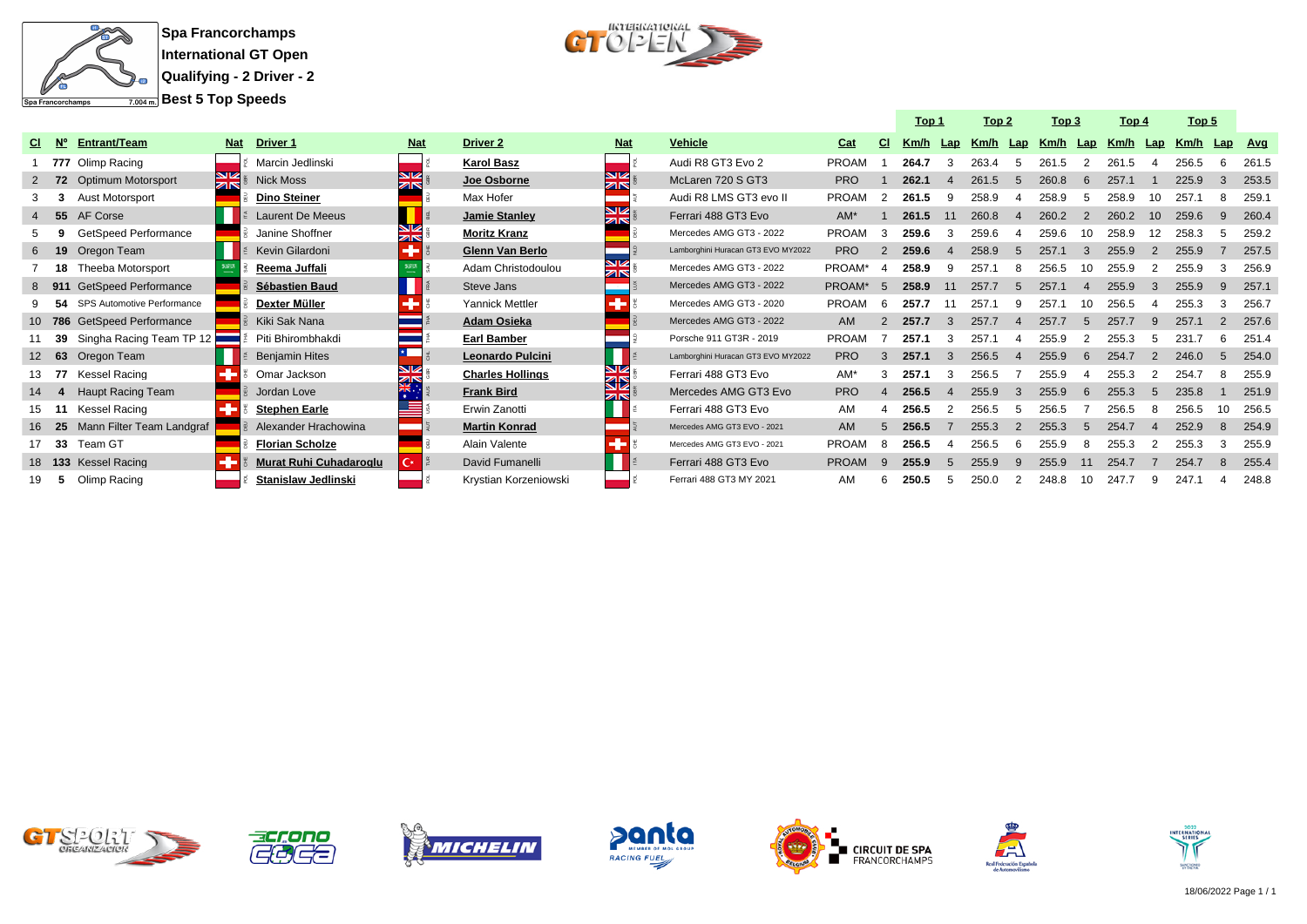

**Qualifying - 2 Driver - 2**



| Lap | Time of Day  | <b>Session Time</b> | $N^{\circ}$ | Entrant/Team                | <b>Nat</b> | <b>Driver 1</b>       | <b>Nat</b> | <b>Driver 2</b>     | <b>Nat</b> | <b>Vehicle</b>                     | Cat          | Time     | Km/h  |
|-----|--------------|---------------------|-------------|-----------------------------|------------|-----------------------|------------|---------------------|------------|------------------------------------|--------------|----------|-------|
|     | 13:14:41.842 | 4:41.842            |             | <b>GetSpeed Performance</b> |            | Janine Shoffner       | <b>SIE</b> | <b>Moritz Kranz</b> |            | Mercedes AMG GT3 - 2022            | <b>PROAM</b> | 2:19.397 | 180.8 |
|     | 13:17:00.698 | 7:00.698            |             | GetSpeed Performance        |            | Janine Shoffner       | <b>ZIN</b> | <b>Moritz Kranz</b> |            | Mercedes AMG GT3 - 2022            | <b>PROAM</b> | 2:18.856 | 181.5 |
|     | 13:17:09.552 | 7:09.552            | 19          | Oregon Team                 |            | Kevin Gilardoni       |            | Glenn Van Berlo     |            | Lamborghini Huracan GT3 EVO MY2022 | <b>PRC</b>   | 2:18.490 | 182.0 |
|     | 13:17:58.311 | 7:58.311            | 63.         | Oregon Team                 |            | <b>Beniamin Hites</b> |            | Leonardo Pulcini    |            | Lamborghini Huracan GT3 EVO MY2022 | <b>PRC</b>   | 2:18.088 | 182.5 |
|     | 3.20.19.586  | 10:19.586           | 39          | Singha Racing Team TP 12    |            | Piti Bhirombhakdi     |            | <b>Earl Bamber</b>  |            | Porsche 911 GT3R - 2019            | <b>PROAM</b> | 2:17.902 | 182.8 |
|     | 13:21:17.380 | 1:17.380            | 72          | Optimum Motorsport          | 33         | <b>Nick Moss</b>      |            | Joe Osborne         | à<br>ସ⊠    | McLaren 720 S GT3                  | <b>PRC</b>   | 2:17.164 | 183.8 |
|     | 3:23:34.499  | 13:34.499           | 72          | Optimum Motorsport          | ZK         | <b>Nick Moss</b>      | ZK         | Joe Osborne         | zis        | McLaren 720 S GT3                  | <b>PRC</b>   | 2:17.119 | 183.8 |
|     | 13:40:10.069 | 30:10.069           | 63.         | Oregon Team                 |            | Benjamin Hites        |            | Leonardo Pulcini    |            | Lamborghini Huracan GT3 EVO MY2022 | <b>PRC</b>   | 2:17.104 | 183.9 |















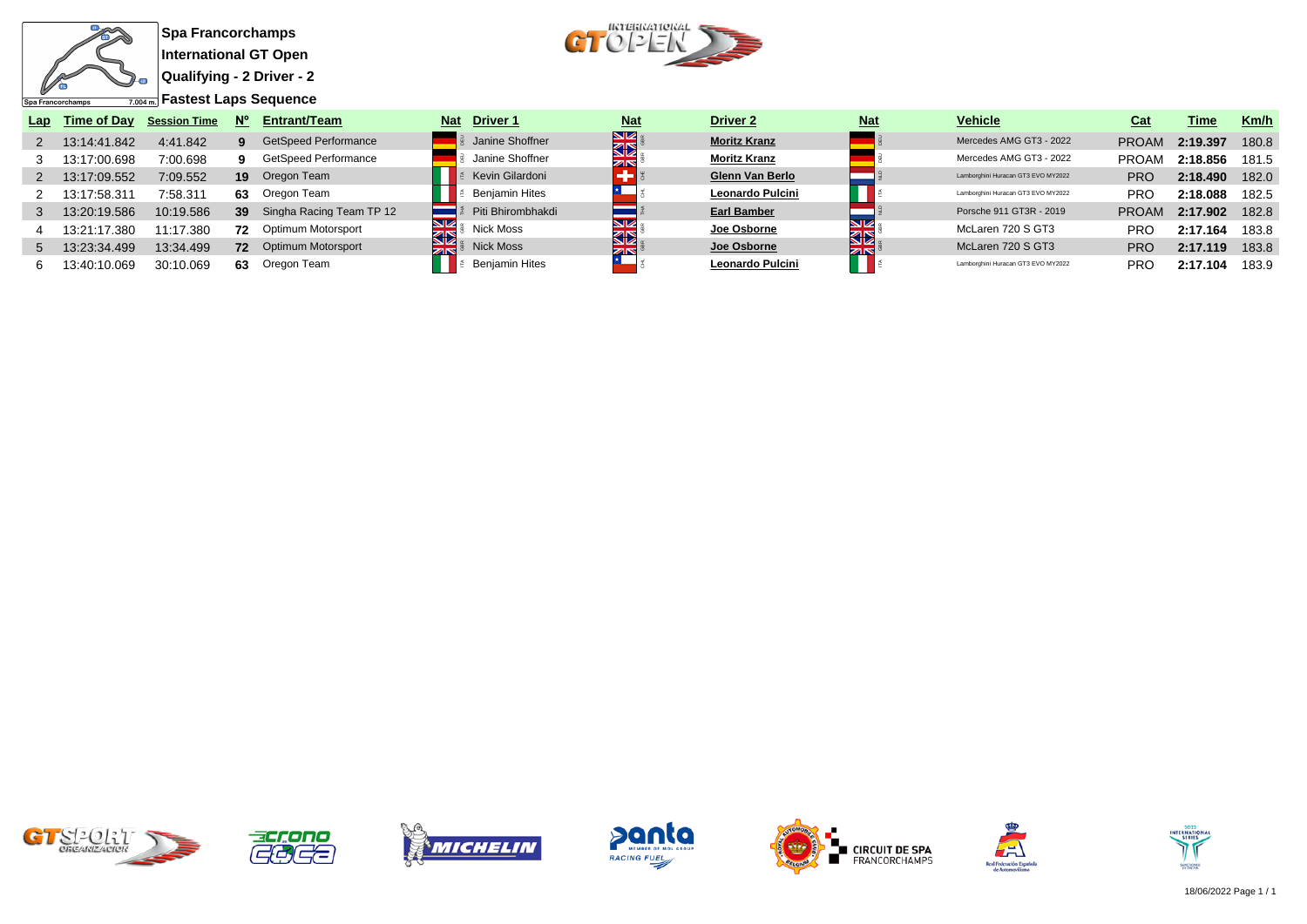

**Qualifying - 2 Driver - 2**

**Event Best Maximum Speed**



| N°              | <b>Entrant/Team</b>           | <b>Nat</b>    | Driver 1                | <b>Nat</b>                 | Driver 2                | <u>Nat</u>         | <b>Vehicle</b>                     | Cat          | Km/h  | Session                                   |
|-----------------|-------------------------------|---------------|-------------------------|----------------------------|-------------------------|--------------------|------------------------------------|--------------|-------|-------------------------------------------|
|                 | 777 Olimp Racing              |               | Marcin Jedlinski        |                            | Karol Basz              |                    | Audi R8 GT3 Evo 2                  | <b>PROAM</b> | 266.6 | Free Practice - 3 -bronze drivers-        |
|                 | 72 Optimum Motorsport         | $\frac{N}{N}$ | <b>Nick Moss</b>        | <b>NIZ</b><br>$z_{\rm IN}$ | Joe Osborne             | NØ<br>$z_{\rm IN}$ | McLaren 720 S GT3                  | <b>PRO</b>   |       | 264.0 Qualifying - 1 Driver - 1           |
|                 | Olimp Racing                  |               | Stanislaw Jedlinski     |                            | Krystian Korzeniowski   |                    | Ferrari 488 GT3 MY 2021            | AM           | 262.7 | Qualifying - 1 Driver - 1                 |
|                 | 33 Team GT                    |               | <b>Florian Scholze</b>  |                            | Alain Valente           |                    | Mercedes AMG GT3 EVO - 2021        | <b>PROAM</b> | 262.1 | Free Practice - 3 -bronze drivers-        |
| 63              | Oregon Team                   |               | <b>Benjamin Hites</b>   |                            | Leonardo Pulcini        |                    | Lamborghini Huracan GT3 EVO MY2022 | <b>PRO</b>   | 261.5 | Free Practice - 2                         |
|                 | <b>Aust Motorsport</b>        |               | Dino Steiner            |                            | Max Hofer               |                    | Audi R8 LMS GT3 evo II             | <b>PROAM</b> |       | 261.5 Free Practice - 3 -bronze drivers-  |
| 18              | Theeba Motorsport             |               | Reema Juffali           |                            | Adam Christodoulou      | NZ<br>32           | Mercedes AMG GT3 - 2022            | PROAM*       |       | 261.5 Free Practice - 3 -bronze drivers-  |
|                 | 55 AF Corse                   |               | <b>Laurent De Meeus</b> |                            | Jamie Stanley           | K                  | Ferrari 488 GT3 Evo                | $AM*$        |       | 261.5 Qualifying - 2 Driver - 2           |
|                 | 54 SPS Automotive Performance |               | Dexter Müller           |                            | Yannick Mettler         |                    | Mercedes AMG GT3 - 2020            | <b>PROAM</b> |       | 260.8 Qualifying - 1 Driver - 1           |
|                 | 911 GetSpeed Performance      |               | Sébastien Baud          |                            | Steve Jans              |                    | Mercedes AMG GT3 - 2022            | PROAM*       |       | 260.2 Free Practice - 3 - bronze drivers- |
|                 | 11 Kessel Racing              |               | Stephen Earle           |                            | Erwin Zanotti           |                    | Ferrari 488 GT3 Evo                | AM           |       | 260.2 Qualifying - 1 Driver - 1           |
|                 | 133 Kessel Racing             |               | Murat Ruhi Cuhadaroglu  | С×                         | David Fumanelli         |                    | Ferrari 488 GT3 Evo                | <b>PROAM</b> |       | 260.2 Qualifying - 1 Driver - 1           |
|                 | Haupt Racing Team             |               | Jordan Love             |                            | <b>Frank Bird</b>       | ZK                 | Mercedes AMG GT3 Evo               | <b>PRO</b>   | 259.6 | Free Practice - 2                         |
|                 | 25 Mann Filter Team Landgraf  |               | Alexander Hrachowina    |                            | Martin Konrad           |                    | Mercedes AMG GT3 EVO - 2021        | <b>AM</b>    |       | 259.6 Free Practice - 3 - bronze drivers- |
|                 | GetSpeed Performance          |               | Janine Shoffner         | <b>SIZ</b><br>Øß           | Moritz Kranz            |                    | Mercedes AMG GT3 - 2022            | PROAM        | 259.6 | Qualifying - 2 Driver - 2                 |
|                 | 19 Oregon Team                |               | Kevin Gilardoni         |                            | Glenn Van Berlo         |                    | Lamborghini Huracan GT3 EVO MY2022 | <b>PRO</b>   |       | 259.6 Qualifying - 2 Driver - 2           |
|                 | 786 GetSpeed Performance      |               | Kiki Sak Nana           |                            | Adam Osieka             |                    | Mercedes AMG GT3 - 2022            | AM           | 258.9 | Free Practice - 3 -bronze drivers-        |
| 39 <sup>°</sup> | Singha Racing Team TP 12      |               | Piti Bhirombhakdi       |                            | Earl Bamber             |                    | Porsche 911 GT3R - 2019            | <b>PROAM</b> |       | 258.3 Free Practice - 2                   |
|                 | 77 Kessel Racing              |               | Omar Jackson            | VØ<br>ZK                   | <b>Charles Hollings</b> | NØ<br>ZK           | Ferrari 488 GT3 Evo                | $AM*$        |       | 257.1 Free Practice - 1                   |













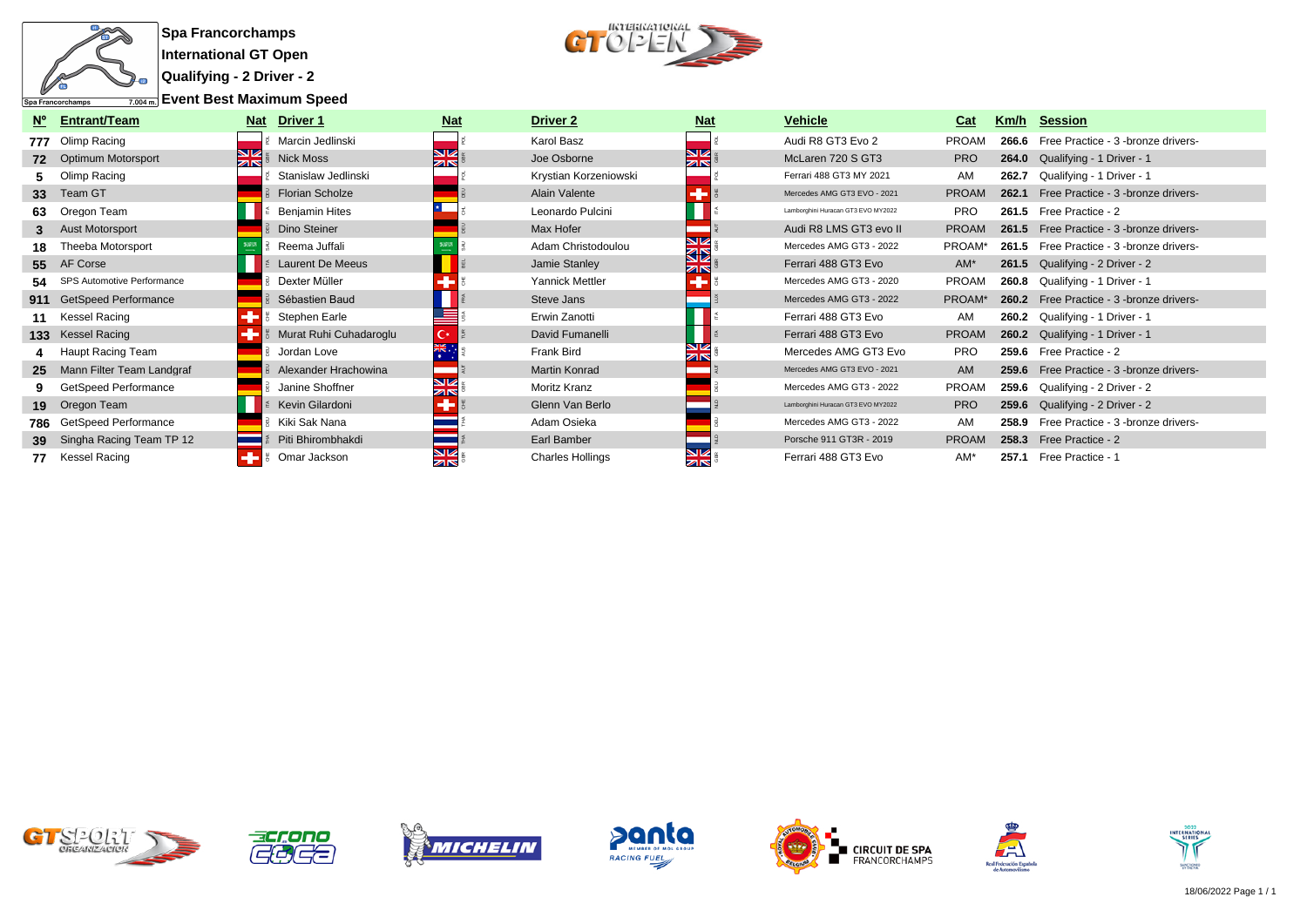

**Spa Francorchamps International GT Open Qualifying - 2 Driver - 2 Pit Stop Analysis**



| 3                                     |              | Dino Steiner                             |                 |                                    | Audi R8 LMS GT3 evo II      |                          |       | 72          |              | <b>Nick Moss</b>                         |                 |                 | McLaren 720 S GT3       |                      |       |
|---------------------------------------|--------------|------------------------------------------|-----------------|------------------------------------|-----------------------------|--------------------------|-------|-------------|--------------|------------------------------------------|-----------------|-----------------|-------------------------|----------------------|-------|
|                                       | <b>PROAM</b> | Max Hofer                                |                 |                                    |                             | Aust Motorsport          |       |             | <b>PRO</b>   | Joe Osborne                              |                 |                 | Optimum Motorsport      |                      |       |
| $N^{\circ}$                           | In Day Time  | In Time                                  | <b>Out Time</b> | <b>Pit Time</b>                    | T. Pit Time Handicap        |                          | Diff. | $N^{\circ}$ | In Day Time  | In Time                                  | <b>Out Time</b> | <b>Pit Time</b> | T. Pit Time Handicap    |                      | Diff. |
|                                       |              | 1 13:28:43.882 13:28:43.882 13:30:22.384 |                 | 1:38.502                           | 1:38.502                    |                          |       |             |              | 1 13:14:45.491 13:14:45.491 13:16:38.771 |                 | 1:53.280        | 1:53.280                |                      |       |
| 4                                     |              | Jordan Love                              |                 |                                    | Mercedes AMG GT3 Evo        |                          |       | 77          |              | Omar Jackson                             |                 |                 | Ferrari 488 GT3 Evo     |                      |       |
|                                       | <b>PRO</b>   | Frank Bird                               |                 |                                    |                             | <b>Haupt Racing Team</b> |       |             | AM*          | <b>Charles Hollings</b>                  |                 |                 |                         | <b>Kessel Racing</b> |       |
| $N^{\circ}$                           | In Day Time  | In Time                                  | <b>Out Time</b> | <b>Pit Time</b>                    | T. Pit Time Handicap        |                          | Diff. | $N^{\circ}$ | In Day Time  | In Time                                  | <b>Out Time</b> | <b>Pit Time</b> | T. Pit Time Handicap    |                      | Diff. |
|                                       |              | 1 13:13:56.216 13:13:56.216 13:16:20.376 |                 | 2:24.160                           | 2:24.160                    |                          |       |             |              | 1 13:20:42.162 13:20:42.162 13:23:46.707 |                 | 3:04.545        | 3:04.545                |                      |       |
| 5                                     |              | Stanislaw Jedlinski                      |                 |                                    | Ferrari 488 GT3 MY 2021     |                          |       | 133         |              | Murat Ruhi Cuhadaroglu                   |                 |                 | Ferrari 488 GT3 Evo     |                      |       |
|                                       | AM           | Krystian Korzeniowski                    |                 |                                    |                             | Olimp Racing             |       |             | <b>PROAM</b> | David Fumanelli                          |                 |                 |                         | <b>Kessel Racing</b> |       |
| $N^{\circ}$                           | In Day Time  | In Time                                  | <b>Out Time</b> | <b>Pit Time</b>                    | T. Pit Time Handicap        |                          | Diff. | $N^{\circ}$ | In Day Time  | In Time                                  | <b>Out Time</b> | <b>Pit Time</b> | T. Pit Time Handicap    |                      | Diff. |
|                                       |              | 1 13:31:15.512 13:31:15.512 13:33:39.283 |                 | 2:23.771                           | 2:23.771                    |                          |       |             |              | 1 13:24:06.022 13:24:06.022 13:26:19.048 |                 | 2:13.026        | 2:13.026                |                      |       |
| 9                                     |              | Janine Shoffner                          |                 |                                    | Mercedes AMG GT3 - 2022     |                          |       | 786         |              | Kiki Sak Nana                            |                 |                 | Mercedes AMG GT3 - 2022 |                      |       |
|                                       | <b>PROAM</b> | Moritz Kranz                             |                 |                                    | GetSpeed Performance        |                          |       |             | AM           | Adam Osieka                              |                 |                 | GetSpeed Performance    |                      |       |
| $N^{\circ}$                           | In Day Time  | In Time                                  | <b>Out Time</b> | <b>Pit Time</b>                    | T. Pit Time Handicap        |                          | Diff. | $N^{\circ}$ | In Day Time  | In Time                                  | <b>Out Time</b> | <b>Pit Time</b> | T. Pit Time Handicap    |                      | Diff. |
|                                       |              | 1 13:24:07.802 13:24:07.802 13:26:37.725 |                 | 2:29.923                           | 2:29.923                    |                          |       |             |              | 1 13:26:08.379 13:26:08.379 13:28:16.672 |                 | 2:08.293        | 2:08.293                |                      |       |
| 11                                    |              | Stephen Earle                            |                 |                                    |                             | Ferrari 488 GT3 Evo      |       | 911         |              | Sébastien Baud                           |                 |                 | Mercedes AMG GT3 - 2022 |                      |       |
|                                       | AM           | Erwin Zanotti                            |                 |                                    |                             | <b>Kessel Racing</b>     |       |             | PROAM*       | Steve Jans                               |                 |                 | GetSpeed Performance    |                      |       |
| $\underline{\mathsf{N}^{\mathsf{o}}}$ | In Day Time  | In Time                                  | <b>Out Time</b> | <b>Pit Time</b>                    | T. Pit Time Handicap        |                          | Diff. | $N^{\circ}$ | In Day Time  | In Time                                  | <b>Out Time</b> | <b>Pit Time</b> | T. Pit Time Handicap    |                      | Diff. |
|                                       |              | 1 13:23:14.663 13:23:14.663 13:24:41.409 |                 | 1:26.746                           | 1:26.746                    |                          |       |             |              | 1 13:23:08.489 13:23:08.489 13:27:06.540 |                 | 3:58.051        | 3:58.051                |                      |       |
| 18                                    |              | Reema Juffali                            |                 |                                    | Mercedes AMG GT3 - 2022     |                          |       |             |              |                                          |                 |                 |                         |                      |       |
|                                       | PROAM*       | Adam Christodoulou                       |                 |                                    |                             | Theeba Motorsport        |       |             |              |                                          |                 |                 |                         |                      |       |
| $N^{\circ}$                           | In Day Time  | In Time                                  | <b>Out Time</b> | <b>Pit Time</b>                    | T. Pit Time Handicap        |                          | Diff. |             |              |                                          |                 |                 |                         |                      |       |
|                                       |              | 1 13:22:24.689 13:22:24.689 13:27:13.811 |                 | 4:49.122                           | 4:49.122                    |                          |       |             |              |                                          |                 |                 |                         |                      |       |
| 19                                    |              | Kevin Gilardoni                          |                 | Lamborghini Huracan GT3 EVO MY2022 |                             |                          |       |             |              |                                          |                 |                 |                         |                      |       |
|                                       | <b>PRO</b>   | Glenn Van Berlo                          |                 |                                    |                             | Oregon Team              |       |             |              |                                          |                 |                 |                         |                      |       |
| $N^{\circ}$                           | In Day Time  | In Time                                  | <b>Out Time</b> | <b>Pit Time</b>                    | T. Pit Time Handicap        |                          | Diff. |             |              |                                          |                 |                 |                         |                      |       |
|                                       |              | 1 13:24:09.072 13:24:09.072 13:28:39.331 |                 | 4:30.259                           | 4:30.259                    |                          |       |             |              |                                          |                 |                 |                         |                      |       |
| 25                                    |              | Alexander Hrachowina                     |                 |                                    | Mercedes AMG GT3 EVO - 2021 |                          |       |             |              |                                          |                 |                 |                         |                      |       |
|                                       | AM           | Martin Konrad                            |                 |                                    | Mann Filter Team Landgraf   |                          |       |             |              |                                          |                 |                 |                         |                      |       |
| <b>N°</b>                             | In Day Time  | In Time                                  | <b>Out Time</b> | <b>Pit Time</b>                    | T. Pit Time Handicap        |                          | Diff. |             |              |                                          |                 |                 |                         |                      |       |
|                                       |              | 1 13:24:25.469 13:24:25.469 13:27:22.140 |                 | 2:56.671                           | 2:56.671                    |                          |       |             |              |                                          |                 |                 |                         |                      |       |
| 33                                    |              | Florian Scholze                          |                 |                                    | Mercedes AMG GT3 EVO - 2021 |                          |       |             |              |                                          |                 |                 |                         |                      |       |





PROAM Alain Valente **Team GT Nº In Day Time In Time Out Time Pit Time T. Pit Time Handicap Diff.**

54 Dexter Müller Miller Mercedes AMG GT3 - 2020 PROAM Yannick Mettler SPS Automotive Performance **Nº In Day Time In Time Out Time Pit Time T. Pit Time Handicap Diff.**

55 Laurent De Meeus Ferrari 488 GT3 Evo AM\* Jamie Stanley **AM\*** AF Corse **Nº In Day Time In Time Out Time Pit Time T. Pit Time Handicap Diff.**

63 Benjamin Hites Lamborghini Huracan GT3 EVO MY2022 PRO Leonardo Pulcini Christianus Cregon Team **Nº In Day Time In Time Out Time Pit Time T. Pit Time Handicap Diff.**

1 13:21:00.585 13:21:00.585 13:22:24.058 1:23.473 1:23.473

1 13:21:51.345 13:21:51.345 13:23:11.245 1:19.900 1:19.900

1 13:23:20.156 13:23:20.156 13:25:29.386 2:09.230 2:09.230

1 13:22:42.977 13:22:42.977 13:35:30.267 12:47.290 12:47.290